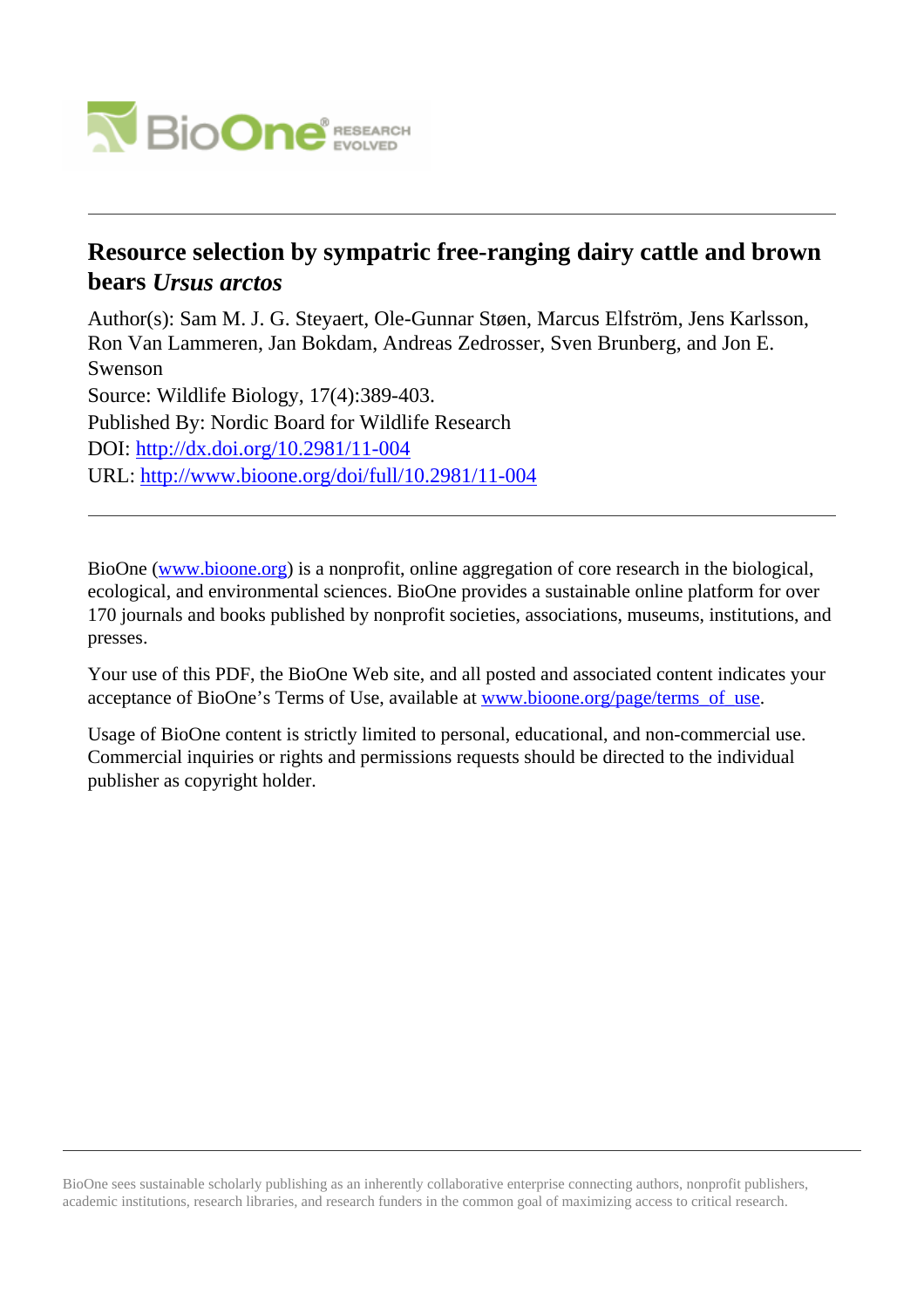# Resource selection by sympatric free-ranging dairy cattle and brown bears Ursus arctos

## Sam M.J.G. Steyaert, Ole-Gunnar Støen, Marcus Elfström, Jens Karlsson, Ron Van Lammeren, Jan Bokdam, Andreas Zedrosser, Sven Brunberg & Jon E. Swenson

Livestock depredation is an important factor that contributes to low public acceptance of large carnivores, and it is often used as an incentive to reduce large carnivore populations. In central Sweden, brown bears Ursus arctos coexist with a traditional cattle husbandry system that allows daytime free-ranging of dairy cattle. Despite a growing brown bear population, depredation on cattle remained stable during the last decade and is among the lowest rates reported worldwide. Nevertheless, major stakeholders argue for a substantial reduction in brown bear numbers, among other reasons, to safeguard the traditional husbandry system. Based on satellite tracking data, we assessed and correlated the resource selection of nine brown bears that were sympatric with six daytime free-ranging cattle herds during the freeranging season (i.e. June-August) in 2008. We found a significant and negative relationship between resource selection of brown bears and free-ranging cattle during the study period, mainly because of inverse relationships between the species towards vegetation density and human-related infrastructure, such as forest roads, buildings and settlements. We predict that the probability of an encounter between these species, given that there is no directed predation, is highest in dense vegetation patches close to the human habitation-related variables. Because of the low reported depredation rates and the apparent habitat segregation between the species, our results provide no support for the argument to reduce brown bear numbers to safeguard the traditional cattle herding system.

Key words: brown bear, cattle, coexistence, depredation, human-wildlife conflict, resource selection, Ursus arctos

## Please note that supplementary information including Appendices SI - SIV mentioned in this article is available in the online version of this article, which can be viewed at www.wildlifebiology.com

Sam M.J.G. Steyaert, Institute of Wildlife Biology and Game Management, University of Natural Resources and Life Sciences, Gregor Mendelstrasse 33, A-1180, Vienna, Austria - e-mail: sam.steyaert@umb.no

Ole-Gunnar Støen, Department of Ecology and Natural Resource Management, Norwegian University of Life Sciences, Post Box 5003, NO-1432 Ås, Norway, and Department of Wildlife, Fish and Environmental Studies, Swedish University of Agricultural Sciences, SE-90183 Umeå, Sweden - e-mail: ole.stoen@umb.no

Marcus Elfström, Department of Ecology and Natural Resource Management, Norwegian University of Life Sciences, Post Box 5003, NO-1432 Ås, Norway - e-mail: marcus.elfstrom@umb.no

Jens Karlsson, Swedish Wildlife Damage Center, Swedish University of Agricultural Sciences, SE-73091 Ryddarhyttan, Sweden - e-mail: jens.karlsson@ekol.slu.se

Ron Van Lammeren, Laboratory of Geo-Information Science and Remote Sensing, Wageningen University and Research Institute, Droevendaalsesteeg 3, NL-6708PB, Wageningen, the Netherlands - e-mail: ron.vanlammeren@wur.nl

Jan Bokdam, Nature Conservation and Plant Ecology Group,Wageningen University and Research Institute, Droevendaalsesteeg 3, NL-6708PB, Wageningen, the Netherlands - e-mail: jan.bokdam@gmail.com

Andreas Zedrosser, Department of Ecology and Natural Resource Management, Norwegian University of Life Sciences, Post Box 5003, NO-1432 Ås, Norway, and Institute of Wildlife Biology and Game Management, University of Natural Resources and Life Sciences, Gregor Mendelstrasse 33, A-1180, Vienna, Austria. - e-mail: andreas.zedrosser@umb.no Sven Brunberg, Scandinavian Brown Bear Project, Tackåsen 2, SE-79498 Orsa, Sweden - e-mail: noppi@algonet.se Jon E. Swenson, Department of Ecology and Natural Resource Management, Norwegian University of Life Sciences,

Post Box 5003, NO-1432 Ås, Norway, and Norwegian Institute for Nature Research, Tungasletta 2, NO-7485 Trondheim, Norway - e-mail: jon.swenson@umb.no

Corresponding author: Sam M.J.G. Steyaert

© WILDLIFE BIOLOGY 17:4 (2011) 389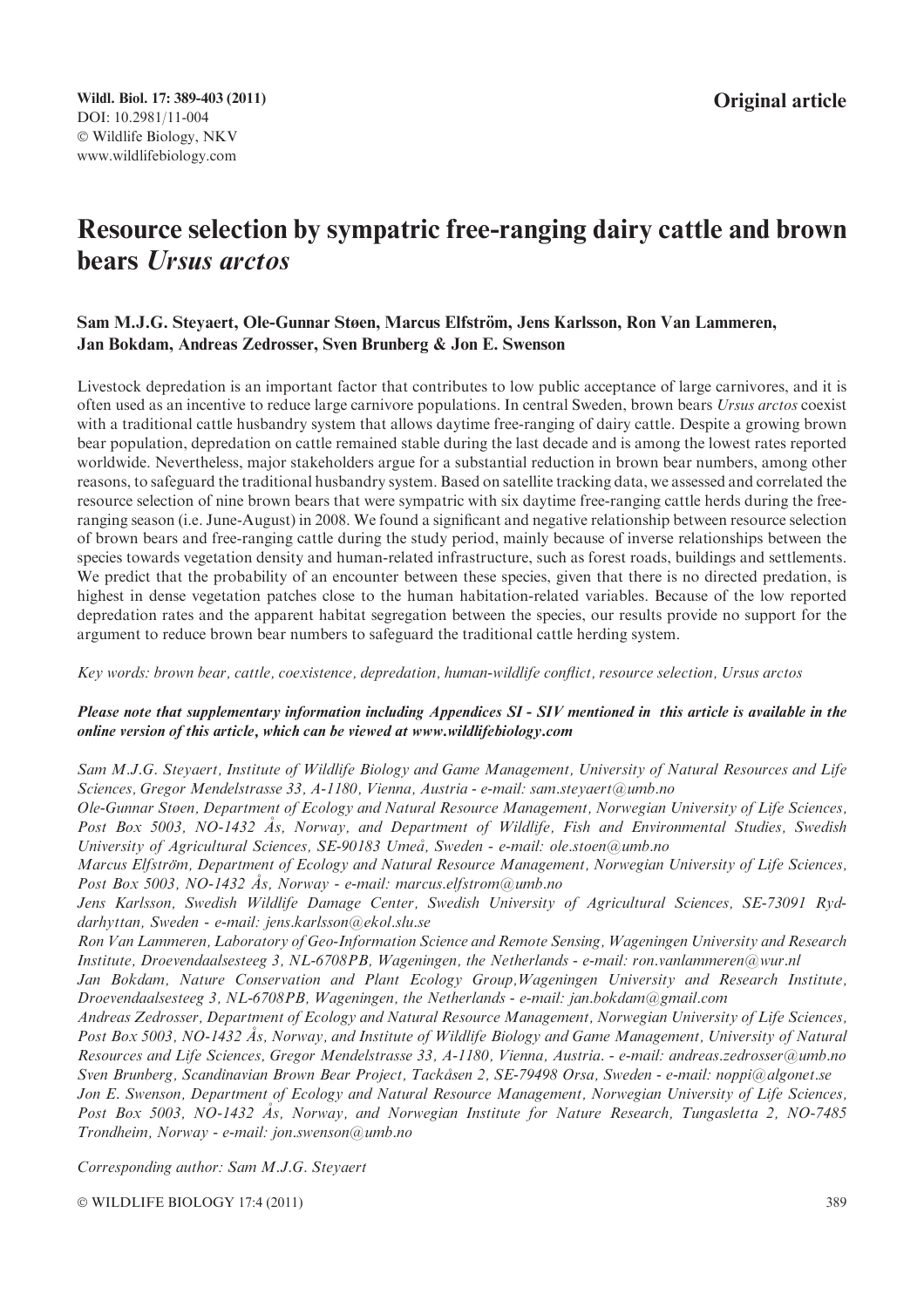#### Received 16 January 2011, accepted 20 June 2011

#### Associate Editor: Simon Chamaillé-Jammes

Minimising conflicts between wildlife and humans is essential for the conservation of wildlife and biodiversity in general (Berger 2006, Rondinini & Boitani 2007, Zabel & Holm-Muller 2008). Humanwildlife coexistence is becoming increasingly challenging on a global scale because of human encroachment on wildlife habitat, which may lead to an increase of conflicts (Rajpurohit 1999, Woodroffe et al. 2005, Nellemann et al. 2007). These conflicts may lead to legal and illegal persecution, often specifically targeting large carnivores, to prevent them from killing livestock, other wildlife or people (Boitani 2000, Swenson et al. 2000, Woodroffe et al. 2005). For example, populations of wolves Canis lupus and brown bears Ursus arctos are often under severe human pressure, despite the current more enlightened management practices that have lead to an increase in the species in several areas (Boitani 2000, Swenson et al. 2000).

The brown bear is a carnivore with a mainly omnivorous diet (Pasitschniak-Arts 1993); however, it commonly preys upon livestock throughout its distribution range (Servheen et al. 1999, Swenson et al. 2000), e.g. in Scandinavia (Zimmermann et al. 2003, Swenson & Andrén 2005), Spain (Kaczensky 1999), USA (Murie 1948, Knight & Judd 1983), Canada (Horstman & Gunson 1982), Russia (Vaisefeld & Chestin 1993), Turkey (Can & Togan 2004) and the Indian Himalaya (Chauhan 2003). Knight & Judd (1983) and Linnel et al. (1999) suggested that brown bears generally do not actively prey upon livestock, but may do so given the opportunity. For example, brown bears cause severe damage to free-ranging unattended sheep  $Ovis$  spp. in Norway, although such damage is considerably less severe in neighbouring Sweden, despite a larger bear population, because sheep are kept in enclosures close to farms and damage compensation is connected to prevention measures (Swenson & Andrén 2005).

Human persecution led to the functional extinction of brown bears in Sweden in the 1930s (Swenson et al. 1995). However, the population has recovered since then and consisted of an estimated 3,298 (2,968-3,667) individuals in 2008 (Kindberg et al. 2011). Despite the growing brown bear population (Kindberg et al. 2011), depredation numbers have remained stable during the last decade (Karlsson et al. 2006, Viltskadecenter

2010), and thus, they do not reflect the general bear population trend. However, livestock may also be affected indirectly by an increased carnivore presence. Indirect effects may be related to increased stress levels and may lead to e.g. decreased milk production, decreased mass gain, difficulties to handle livestock (Murie 1948, Zimmermann et al. 2003) as well as shifting grazing routines and habitat use (Brown et al. 1999, Ripple & Beschta 2004, Kluever et al. 2009).

Summer pasture farming was common in Sweden in the past. Farmers moved their livestock to grazing grounds in forested areas outside the villages during spring and summer, because the pastures near villages were used to grow hay to feed livestock during winter (Larsson 2009). Young family members usually accompanied the livestock to the summer feeding grounds to move them to suitable grazing areas as well as to protect them from depredation (Larsson 2009). Typically, livestock were moved to pens or barns during the night (Larsson 2009). Nowadays, only ca 200 summer farms remain in use in Sweden (Anon. 2007); most of them in the the distribution range of brown bears. Of these summer farms, 80% have dairy cattle (Elfström 2005), which commonly range free and unattended during daytime. Because dairy cattle are milked every day, they are penned overnight for this purpose. Also cattle used for beef production are often penned overnight, among other reasons because Swedish animal welfare laws stipulate that animals must have daily supervision (Anon. 2010). In Dalarna in southcentral Sweden, bear-related cattle mortality accounts for  $\leq 0.0007\%$  of the free-ranging cattle population (calculated from data in Lidberg 2009). However,  $> 30\%$  of the summer-pasture farmers claimed that they had experienced disturbances, which might have been caused only by the presence of large carnivores (Elfström 2005, Lidberg 2009).

Livestock depredations and potential stress in livestock caused by bear presence may lead to income loss. These arguments, among others, are often used by major stakeholders to reduce bear numbers (Ericsson et al. 2010), partly to preserve the tradition of summer pasture farming in Sweden (Wanström & Dahlin 2008, Sjölander-Lindqvist 2009, Weberyd & von Essen 2009, Sjölander-Lindqvist et al. 2010).

In our study, we attempt to evaluate the potential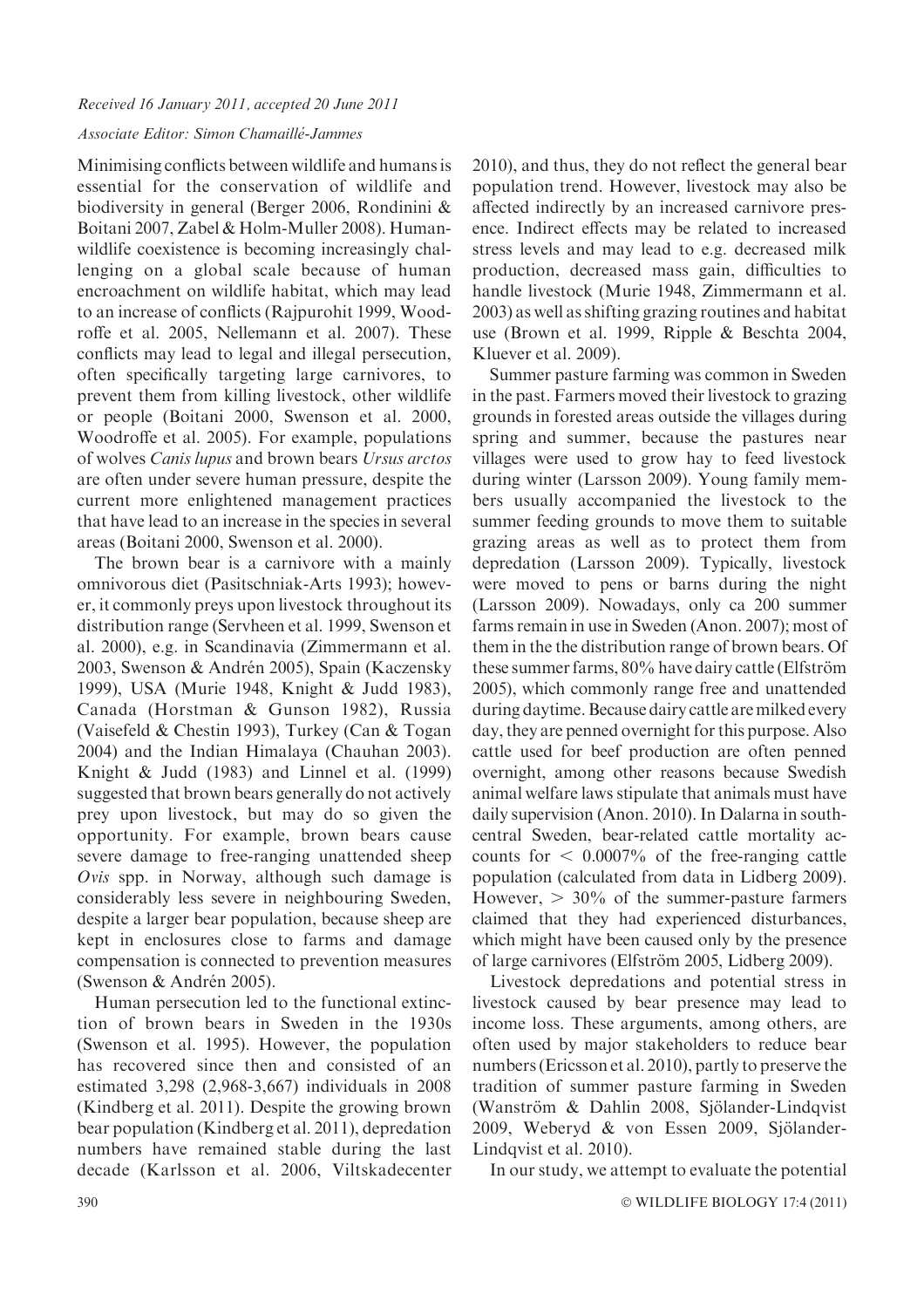effect of bear presence and bear habitat use on grazing habitat selection of dairy cattle by comparing and assessing the relationship between the resource selection of sympatric brown bears and semi free-ranging dairy cattle. In addition, we assess the importance of several environmental variables that may determine the relative probability of an encounter between the species.

## Material and methods

#### Study area

Our study was conducted in the county of Dalarna, south-central Sweden ( $61^{\circ}$ N,  $15^{\circ}$ E). More than 80% of the area consists of intensively managed boreal forest, with Norway spruce Picea abies, Scots pine Pinus sylvestris, lodgepole pine P. contorta and the birch species silver birch *Betula pendula* and downy birch *B. pubescens* as dominating tree species (Friebe et al. 2001, Moe et al. 2007). The turnover rate of the managed forest is 90-100 years, and  $< 60\%$  of the forest is older than 35 years (Swenson et al. 1999). The prevailing logging system resulted in a patchy forest landscape of relatively small stands of different age-cohorts (median patch size  $\sim$ 22,500 m<sup>2</sup> ; Moe et al. 2007). The remaining 20% of the area is mainly covered by bogs or lakes. The forest floor is dominated by lichens, heather Calluna vulgaris and the berry-bearing species bilberry Vaccinium myrtillis, cowberry V. vitis-idaea and crowberry Empetrum hermaphroditum. Elevations in the gently undulating terrain range from 200 to 700 m a.s.l. (Moe et al. 2007). Daily average temperature range from a minimum of  $-7^{\circ}\text{C}$  in January to a maximum of  $15^{\circ}$ C in July, and snow cover lasts from late October to early May. The area is sparsely populated and contains a few scattered small settlements, but has a dense network of gravel roads (0.3 km/km<sup>2</sup>; Nellemann et al. 2007). The population density of brown bear was estimated to be around 30 individuals/1,000 km<sup>2</sup> (Bellemain et al. 2005). In spring, moose Alces alces carrion and moose calves form an important source of protein for brown bears in our study area (Dahle et al. 1998, Swenson et al. 2007). The summer brown bear diet consists mainly of ants Formica spp. and Camponotus herculeanus, forbs and moose, and the autumn diet consists primarily of bilberry, cowberry and crowberry (Dahle & Swenson 2003). In the county of Dalarna, about 1,500 free-ranging cattle are

distributed over 74 summer pasture farms, which corresponds to ca 20 cattle/farm (Lidberg 2009).

## Study design

We studied resource selection of free-ranging cattle on six of the seven active summer farms in our study area. These farms kept their cattle inside pens during the night. No disturbance or depredation had been reported on three of the studied farms, whereas three farms claimed to have experienced disturbance caused by large carnivores. None of the farms had lost cattle to carnivore depredation; however, one cow was injured by a bear on one farm in 2006. Our own field observations, as well as personal communications with the cattle farmers, assured us that the herds travelled as one and almost never split up. We therefore equipped one cow in the herd of each farm with a Global Positioning System -Global System for Mobile communication (GPS-GSM) collar to represent herd movements (Televilt Tellus<sup>TM</sup> GPS collars). We replaced five of these collars with Vectronic Aerospace GPS-plus collars because of their performance (the average fix rate was 38.2%, ranging between 4.6 and 78.5%) at the onset of the study. Herd sizes per farm were four, five, 12, 20, 23 and 28 and comprised adult cows. The GPS collars were programmed to transmit one location every 30 minutes. Vectronic GPS-plus collars had an average fix rate of 95.7%. The fix rate per diurnal interval varied between 93.1 and 97.4%, and did not show a diurnal trend. We monitored the cattle herds from 14 June to 22 August 2008, i.e. the period when the cattle were ranging free and unattended between 05:00 and 20:30. The radio-locations were downloaded via GSM and imported into a Geographical Information System (GIS) for further analysis (ArcGIS 9.3 and the ET Geowizards 9.9 extension).We discarded all cattle locations before 05:00 and after 20:30 hours and all locations within a 25-m range around each summer farm, to avoid including locations from when the cattle were either not free-ranging or on the farm. Using the remaining locations ( $N =$ 2,518), we estimated a 95% contour kernel density home range for each herd, defined as the 'cattle range'. We sampled resource use and availability within each cattle range. Cattle locations were assigned as 'use', and an equal number of randomly drawn locations were used to represent availability.

We captured and equipped 39 brown bears with GPS-GSM collars (Vectronic Aerospace GPS-plus)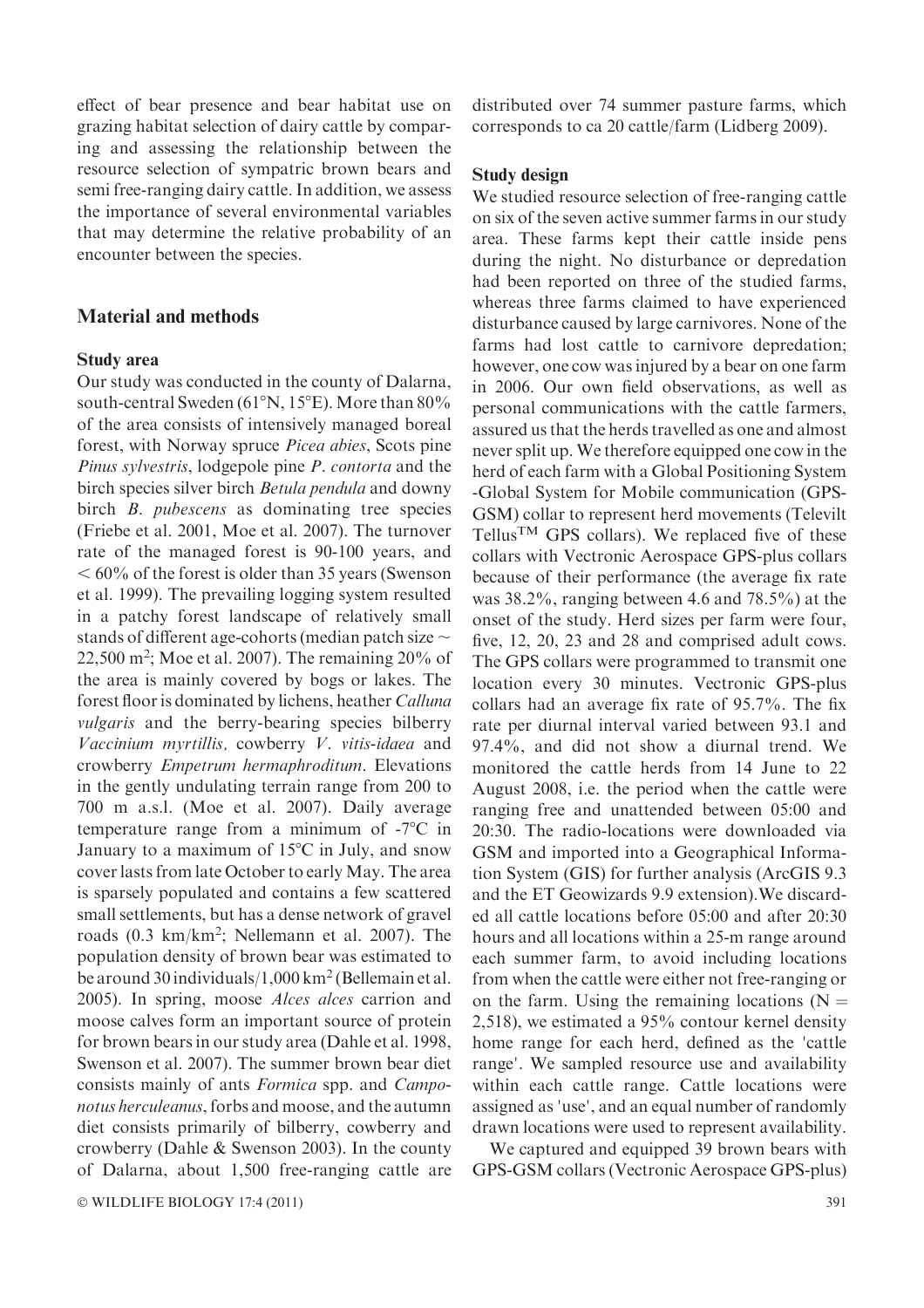in 2008, using aerial darting with an immobilisation drug from a helicopter (for a detailed description, see Arnemo & Fahlman 2007). The collars were programmed to obtain one position/30 minutes. The cattle range was frequented by nine GPSmarked brown bears during the study period and were therefore selected for our study. Five of the bears were males (four, six, 10 and 17 years old, and one of unknown age, but obviously  $> 3$  years old based on its weight at the capture in spring). The remaining four females, of which the oldest had three yearlings, were three, five, nine and 14 years of age. We used all data from these bears that were obtained during 1 June - 31 August, except for the period 15 - 31 July. Resource use and availability were sampled within the 95% kernel density estimate home range of each individual bear. Bear GPS locations represented 'use', and an equal number of randomly drawn points represented resource availability. Sample size of used locations per bear varied between 3,698 and 5,072 data points.

There is a pronounced seasonal shift in bear diet in our study area. Ungulates, forbs and insects contribute 98% to the estimated dietary energy content (EDEC) during June and July. Berries only contribute with 1-2% to the EDEC during that period (Dahle et al. 1998). However, during August-October, berries contribute up to 81% to the EDEC (Dahle et al. 1998). Because this pronounced seasonal dietary shift affects brown bear behaviour and habitat selection (Dahle & Swenson 2003), we divided the location data for both bears and cattle into two seasons, based on berry availability (i.e. pre-berry season: before 1 July; berry season: after 16 July; Dahle & Swenson 2003).

We distinguished diurnal intervals pragmatically, based on Rees & Hutson (1983), who reported that free-ranging cattle foraged mainly during mornings and evenings and rested and ruminated at midday. Moe et al. (2007) reported that the main activity period of bears was during early mornings and late evenings. Thus, we divided the diurnal period into five intervals; early morning (00:00-04:59), morning (05:00-09:59), midday (10:00-14:59), evening (15:00-20:59) and late evening (21:00-23:59).

## Model variables

We selected variables to model resource selection by brown bears and free-ranging cattle based on a literature review and field experience. The variables were derived from three source layers, i.e. a digital elevation model (DEM, National Land Survey of

Sweden, available at: www.lantmateriet.se), topographical maps (National Land Survey of Sweden, available at: www.lantmateriet.se) and IRSP6- LISS3 satellite imagery (images captured on 2 and 7 June 2007). We processed the satellite images with Erdas Imagine 9.1 (Leica Geosystems) software or derived data from the DEM and topographical maps using ArcGIS 9.2 (ESRI 2007).

We used the DEM to obtain data on slope steepness and terrain ruggedness. We calculated the terrain ruggedness index (TRI) for each  $50 \times 50$  m raster cell based on the index developed by Riley et al. (1999), as a function of the variation in altitude  $(\sigma)$  for each cell relative to its eight neighbouring cells, the maximum observed altitude in the study area  $(\sigma_x)$  and the relative variety in classes of slope aspect  $(A, 45^{\circ}$  classes  $(1-8)$ ), steepness  $(S, 5^{\circ}$  classes (1-9)) and curvature (C, from maximum upward concave to maximum upward convex (1-6); Equation 1). We standardised the resulting TRI values between 0 and 1 by dividing each pixel value by the maximum observed TRI value  $(TRI_x)$  and binned values in quartiles. We created a second ruggedness variable (TRI1000) to assess the importance of terrain ruggedness on resource selection by cattle and brown bears on a larger spatial scale, by calculating the average TRI value for each  $50 \times 50$ m cell, based on all its neighbouring cells within a 1,000-m radius with a moving window approach.

$$
TRI = \frac{\sqrt{(\sigma/\sigma x)} \cdot [(S \cdot C \cdot A)/(S + C + A)]}{TRIx}
$$
 (1).

Because an up-to-date land cover classification covering the study area was not available, we classified IRSP6-LISS3 satellite imagery with a supervised maximum likelihood classifier after image referencing and atmospherical correction. The spatial resolution of IRSP6-LISS3 imagery is 23.5 m (ISRO 2008). We collected ground-truth to train the classification during fieldwork in spring and summer 2008 ( $N = 395$ ). Ground-truth of non dynamic land use classes, such as water bodies and habitation was derived from topographical maps  $(N=75)$ . We distinguished the following land-cover classes: bog, young dense forest, young open forest, older forest, water and other open land. The overall user's accuracy of the classified images was 87%. We validated the classification from 498 ground control points obtained in 2007, of which 77% were identified correctly.

The NDVI is a spectral vegetation index that indicates net primary above-ground production and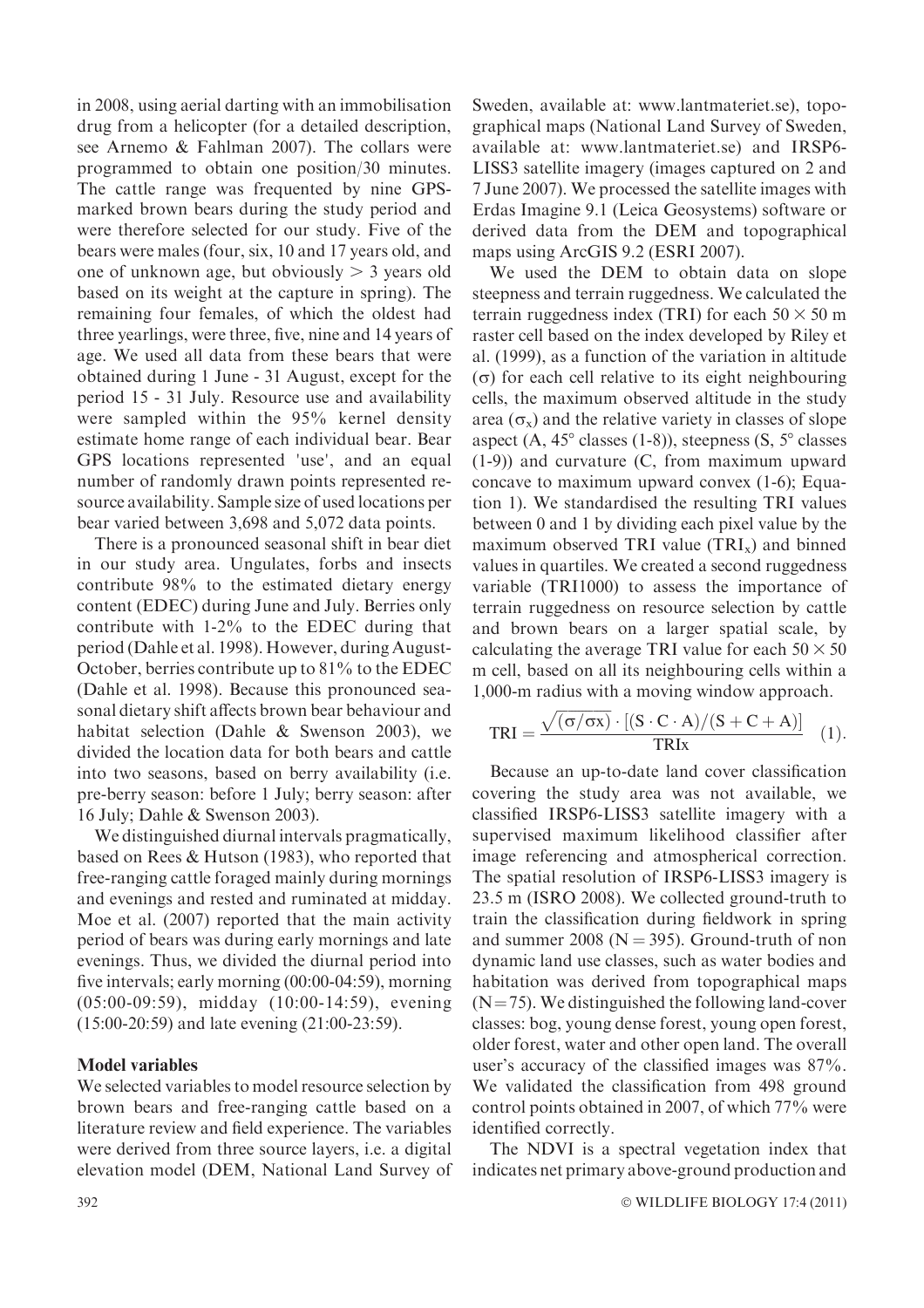Table 1. Description of model variables that we used to model resource selection by brown bears and free-ranging cattle during the freeranging season of 2008 in our study area in central Sweden.

| Category           | Variable           | Scale                                                  | Remarks                                                                                               |  |  |
|--------------------|--------------------|--------------------------------------------------------|-------------------------------------------------------------------------------------------------------|--|--|
| Terrain ruggedness | <b>TRI</b>         | Four ordinal classes                                   | TRI for a central $50 \times 50$ m cell, based on terrain<br>characteristics of its eight neighbours. |  |  |
|                    | <b>TRI1000</b>     | Four ordinal classes                                   | Average TRI for each cell in a 1,000-m radius circle.                                                 |  |  |
| Slope steepness    | Slope              | Nine ordinal classes of<br>5 degrees of steepness each |                                                                                                       |  |  |
| Land-cover         | Bog                | Nominal land-cover classes                             | Bogs and tree rich bogs.                                                                              |  |  |
|                    | Young dense forest |                                                        | Average tree height in a 30-m radius circle $\leq$ 7 m with a<br>density of $> 10,000$ stems/ha.      |  |  |
|                    | Young open forest  |                                                        | Average tree height in a 30-m radius circle $\leq$ 7 m with a<br>density of $\leq 10,000$ stems/ha.   |  |  |
|                    | Older forest       |                                                        | Average tree height in a 30-m radius $> 7$ m high.                                                    |  |  |
|                    | Other open         |                                                        | Mainly forest pastures.                                                                               |  |  |
| Vegetation density | <b>NDVI</b>        | Ratio scale, between -1 and 1                          | Negative values indicate vegetation absence.                                                          |  |  |
| Distance to:       | Water              | Continuous variables, in m.                            | Lakes, ponds and rivers.                                                                              |  |  |
|                    | Creek              |                                                        | Small streams.                                                                                        |  |  |
|                    | Trail              |                                                        | $\leq$ 1-m wide hiking tracks.                                                                        |  |  |
|                    | Forest road        |                                                        | Mainly plowed gravel roads.                                                                           |  |  |
|                    | Building           |                                                        | E.g. single standing buildings, holiday houses and<br>hunting cabins.                                 |  |  |
|                    | Settlement         |                                                        | Settlements with $< 200$ inhabitants.                                                                 |  |  |

is used as a proxy for vegetation density (Osborne et al. 2001, Pettorelli et al. 2005). The index is based on contrasting reflectance by vegetation of red and near infrared electromagnetic energy (Gamon et al. 1995) and was derived from the IRSP6-LISS3 satellite imagery. Each pixel returns a value between -1 and 1. Negative values indicate vegetation absence, and high pixel values correspond to dense vegetation cover (Chen & Brutsaert 1998).

We derived raster data  $(25 \times 25 \text{ m})$  on the distance (in m) to settlements, buildings, forest roads (gravel roads), trails, creeks and open water from the topographical maps. None of the variables were correlated (Pearson correlation coefficient  $> 0.6$ ), and therefore, all were included for statistical modelling. A summary of the model variables is presented in Table 1.

## Statistical models

We modelled resource selection by brown bears and cattle herds with generalised linear mixed models (GLMMs) of the binomial family with the Laplace approximation using the statistical programming language and environment R 2.10.1 (R Development Core Team 2009) and the 'lme4' package (Bates & Maechler 2010). We followed Manly's design type III (Manly et al. 2002), in which each

 $\circ$  WILDLIFE BIOLOGY 17:4 (2011) 393

individual study unit (i.e. individual GPS - marked cows and bears) remains identifiable. We used logistic regression with the binomial use and availability data as the response variable, and a set of model variables (e.g. NDVI, land cover, terrain ruggedness; see Table 1) as explanatory variables. We included individual bear or farm as random effects in our models to account for structured errors caused by repeated measurements (Pinheiro & Bates 2000, McCulloch & Searle 2001). We modelled resource selection for each defined diurnal interval and season. We randomly assigned each record into a training or a validation data set with an equal probability. We fitted the brown bear and cattle training data for each diurnal interval and season with four *a priori* defined candidate models (Table 2), following the information theory approach (Burnham & Anderson 2002). We used Akaike's Information Criteria (AIC), Akaike's difference ( $\triangle AIC$ ) and Akaike's weights ( $AIC_w$ ) to assess model parsimony for each candidate model (Akaike 1973, Anderson 2008). To ensure comparability, we modelled the validation data sets according to the most parsimonious candidate model obtained by their corresponding training data set. We created resource selection maps ( $25 \times$ 25 m cell size) for each selected training and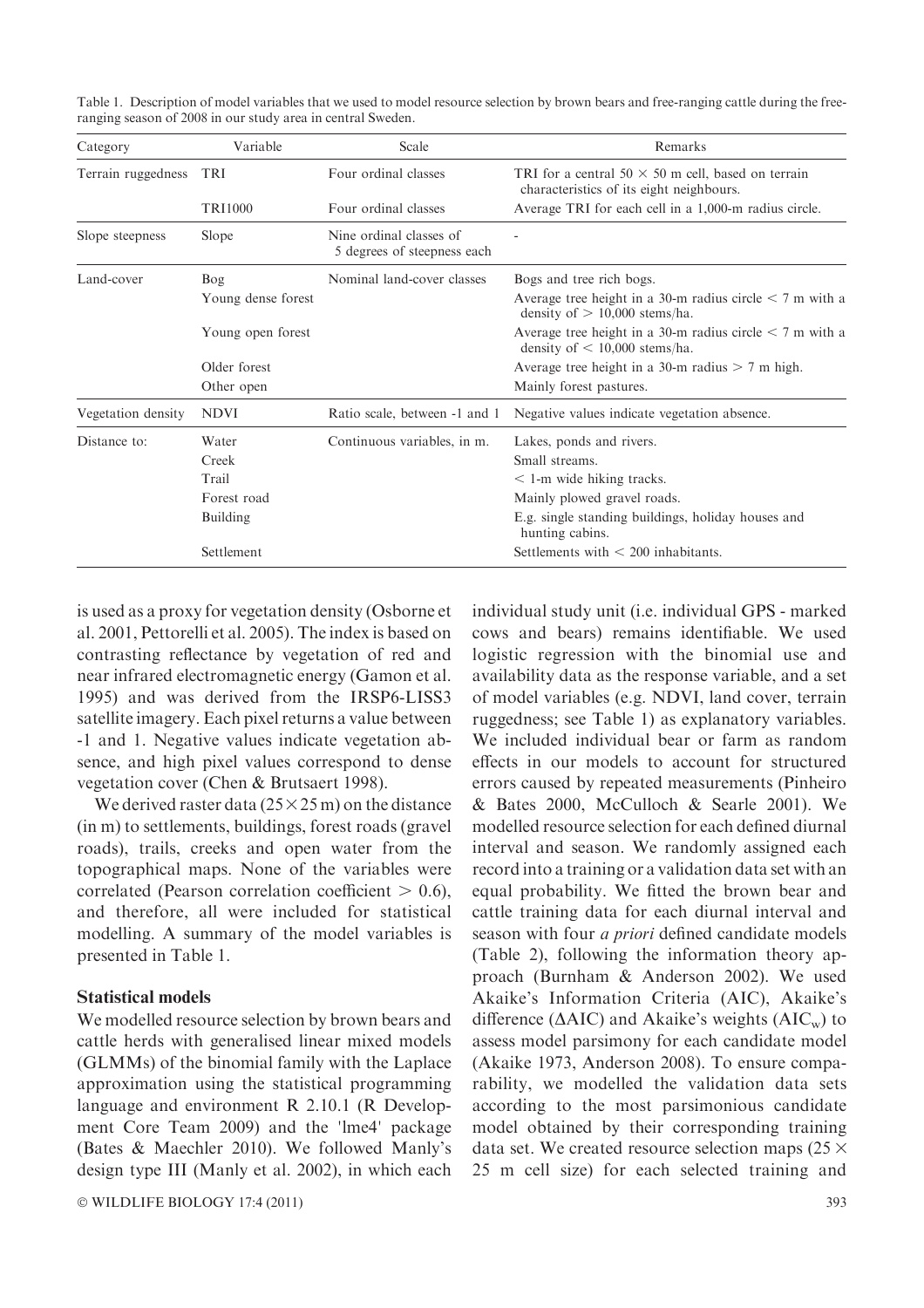| Model type           | <b>Abbreviations</b> | Model formulation                                                                                                                                                             |  |  |  |  |  |
|----------------------|----------------------|-------------------------------------------------------------------------------------------------------------------------------------------------------------------------------|--|--|--|--|--|
| All inclusive        | ALL.                 | UA Individual ID + Bog + Young open + Young dense + Older + Other open<br>$+$ NDVI + Creek + Water + Building + Settlement + Trail + Forest road +<br>$TRI + TRI1000 + Slope$ |  |  |  |  |  |
| Land cover           | LC                   | UA Individual ID + $\text{Bog} + \text{Young open} + \text{Young dense} + \text{Older} + \text{Other open}$                                                                   |  |  |  |  |  |
| Human infrastructure | НI                   | UA Individual $ID + Building + Setlement + Tail + Forest road$                                                                                                                |  |  |  |  |  |
| Expert               | EX                   | UA Individual ID + Bog + Young open + Young dense + Older + Other open<br>$+$ NDVI + Water + Settlement + Trail + Forest road + TRI                                           |  |  |  |  |  |

Table 2. A priori defined candidate models with binary response variables (UA) that we used to model resource selection by brown bears and free-ranging cattle during the free-ranging season of 2008 in our study area in central Sweden.

validation data set by plotting parameter estimates of fixed effect variables in a GIS, yielding pixel values representing the relative probability that the pixel will be used by a cattle herd and bear during the same time interval. We standardised resource selection values between 0 and 1 and classified pixel values into 256 bins (the maximum number of bins possible in ArcGIS 9.2). We extracted binned pixel values for all training and validation data sets from 5,504 randomly drawn points (2 points/ha) in the cattle range, after masking water bodies, the cattle summer farms, and immediately adjacent grasslands. We then assessed model validation using a Spearman Rho correlation test for each training data set and its corresponding validation data set.

Spatial autocorrelation is a general property of ecological variables (Legendre 1993), and it may inflate Type I errors in statistical tests. We used a Bonferroni correction to adjust the 95% confidence intervals for each parameter estimate in each model, to remain conservative in our conclusions. We considered the responses of cattle and bears to a given variable as significant when its Bonferroni corrected confidence interval did not contain 0.

We assessed the relationship between the resource selection of brown bears and cattle using Pearson correlation tests, after accounting for spatial autocorrelation in the bear and cattle resource selection maps (Legendre 1993). We determined the level of spatial autocorrelation in each resource selection map using exponentially fit semivariograms and used the semivariogram range as the threshold distance to reach spatial independency between map locations. We used the 'automap' package in R to assess spatial autocorrelation (Hiemstra et al. 2009, R Development Core Team 2009). The semivariogram range of the strongest autocorrelated resource selection map was 1,345.4 m (Appendix SI). We used this distance as the minimum distance between points ( $N = 165$ ) that

were randomly drawn within the 95% kernel home range of all bear positions. For each point, we then extracted cattle and bear resource selection values and applied a Pearson correlation test between cattle and brown bear resource selection values for each diurnal interval and season.

We assessed the relative encounter risk between brown bears and cattle by multiplying the resource selection maps of both species for each appropriate diurnal interval per season. We standardised the pixel values of the resulting relative encounter risk probability maps and classified them in 256 bins.We drew 5,504 random points (2 points/ha) over the cattle range, and extracted the relative encounter risk values for each point. We fitted generalised linear models (GLMs) of the Poisson family for each diurnal interval per season, with relative encounter risk values as the response variable. Initially, we included all model variables in Table 1 in the model structure as explanatory variables. We determined the most parsimonious models with a stepwise AIC procedure. We assessed model validation with a leave-one-out cross validation procedure, yielding an estimate for the prediction error for each selected model. We calculated this as the mean squared error between the predicted and the observed values of all iterations in the validation process, using the 'stats' package in R (R Development Core Team 2009).

## **Results**

## Resource selection

## Model selection

The all-inclusive candidate model during all diurnal intervals per season was selected as the most parsimonious for both brown bear and cattle (Table 3). The lowest Akaike's weight (0.701) was for cattle during mornings in the berry season (see Table 3).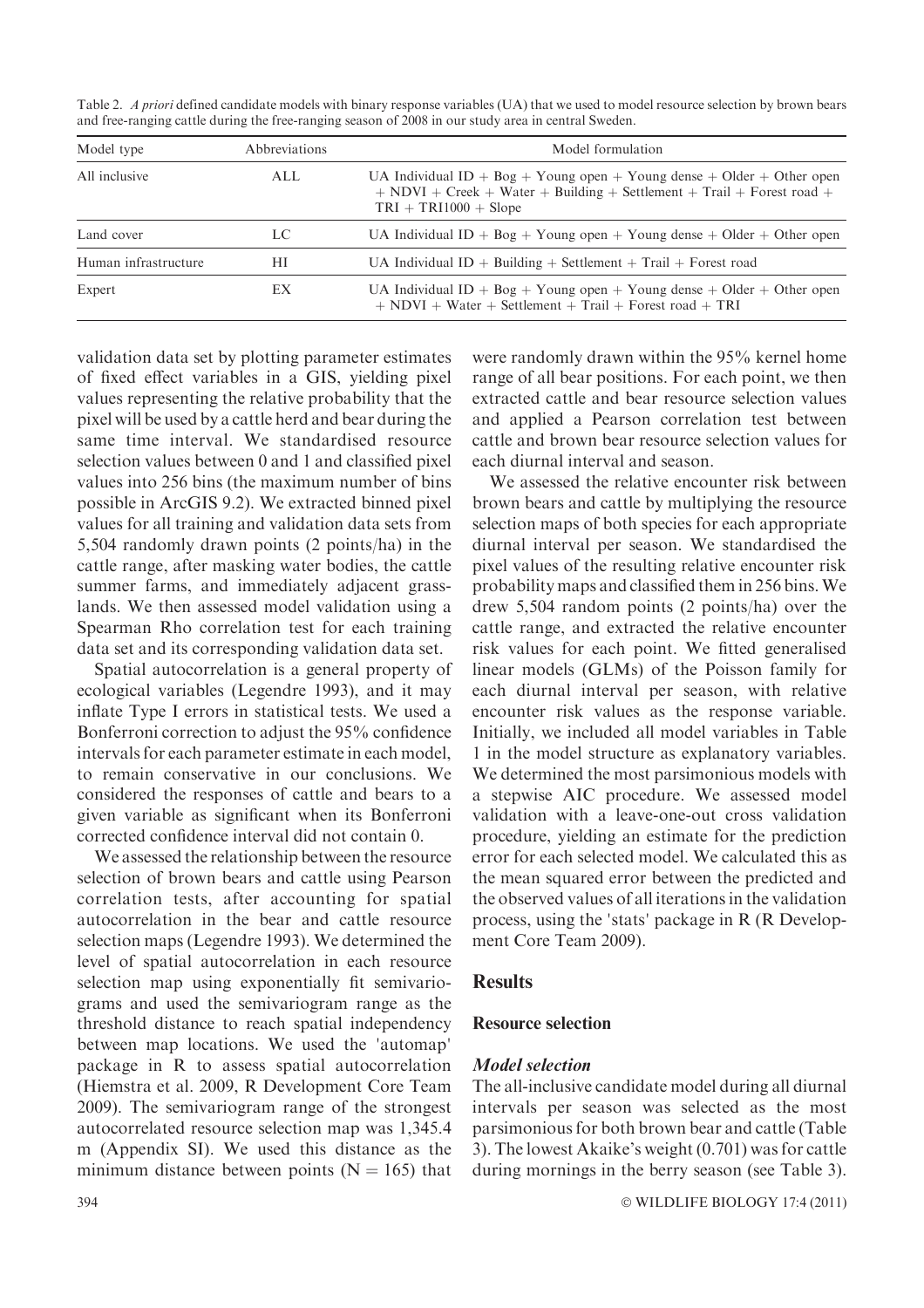Table 3. The most parsimonious model for each season (S; PB = pre-berry, B = berry) and each diurnal interval (DI; EM = 00:00-4:59, M = 5:00-9:59,  $A = 10:00-14:59$ ,  $E = 15:00-20:59$ ,  $LE = 21:00-23:59$ ) for both cattle and brown bear studied in central Sweden in 2008. Model shows candidate model (ALL = All inclusive model), N shows sample size, AIC<sub>w</sub> the Akaike's model weight,  $\sigma_{\text{Cr eff}}$  the variance of the random component in the GLMM,  $p_{(t-v)}$  the Spearman Rho correlation coefficient between the training and validation data, and  $p_{(p)}$  the Pvalue for the Spearman Rho correlation test.

| Species    | S            | DI | Model | N     | $AIC_w$ | $\sigma^2$ <sub>(r eff)</sub> | $p_{(t-v)}$ | $p_{(p)}$ |
|------------|--------------|----|-------|-------|---------|-------------------------------|-------------|-----------|
| Cattle     | PB           | M  | ALL   | 953   | 0.997   | 0.011                         | 0.932       | < 0.001   |
|            |              | A  | ALL   | 917   | 0.998   | 0.012                         | 0.754       | < 0.001   |
|            |              | E  | ALL   | 846   | 0.886   | 0.013                         | 0.660       | < 0.001   |
|            | $\, {\bf B}$ | M  | ALL   | 1079  | 0.701   | 1.180                         | 0.872       | < 0.001   |
|            |              | А  | ALL   | 1114  | 1.000   | 5.606                         | 0.847       | < 0.001   |
|            |              | E  | ALL   | 871   | 0.931   | 1.072                         | 0.683       | < 0.001   |
| Brown bear | PB           | EM | ALL   | 10843 | 1.000   | 0.002                         | 0.852       | < 0.001   |
|            |              | M  | ALL   | 10923 | 1.000   | 0.002                         | 0.949       | < 0.001   |
|            |              | A  | ALL   | 10879 | 1.000   | 0.002                         | 0.986       | < 0.001   |
|            |              | E  | ALL   | 11038 | 1.000   | 0.002                         | 0.930       | < 0.001   |
|            |              | LE | ALL   | 10604 | 0.982   | 0.002                         | 0.838       | < 0.001   |
|            | $\, {\bf B}$ | EM | ALL   | 11654 | 1.000   | 0.002                         | 0.928       | < 0.001   |
|            |              | M  | ALL   | 11736 | 1.000   | 0.002                         | 0.980       | < 0.001   |
|            |              | A  | ALL   | 11712 | 0.953   | 0.002                         | 0.991       | < 0.001   |
|            |              | E  | ALL   | 12057 | 1.000   | 0.002                         | 0.988       | < 0.001   |
|            |              | LE | ALL   | 11085 | 1.000   | 0.002                         | 0.793       | < 0.001   |

The variance component of the random factors in the selected GLMM model fits was generally small, except for cattle during the berry season (see Table 3). This indicates a considerable variation in resource selection during the berry season among the six cattle herds. The Spearman Rho correlation coefficients (p) used to validate the models were always significant (P-value  $\leq 0.001$ ) and were generally higher for brown bear resource selection models  $(0.793 < P < 0.991)$  than for cattle models  $(0.660 < P < 0.932$ ; see Table 3). Model selection diagnostics for all candidate models per diurnal interval and season for both free-ranging cattle and brown bear are presented in Appendix SII.

#### Cattle resource selection

Free-ranging dairy cattle did not select or avoid bogs and young open forests (Table 4). Cattle generally avoided young dense and older forest types. Terrain characteristics (TRI, TRI1000 and slope steepness) and NDVI appeared to have no strong influence on cattle resource selection, except that cattle selected steeper slopes during evening in the pre-berry season (see Table 4). Also distances to open water and creeks appeared to have no significant effect on resource selection by freeranging cattle (see Table 4). However, cattle did select areas closer to human habitation-related

© WILDLIFE BIOLOGY 17:4 (2011) 395

variables (buildings, settlements, trails or forest roads) than random (see Table 4). The responses to model variables were relatively consistent during the berry and the pre-berry season. The parameter estimates of fixed variables of the cattle resource selection models per season and diurnal interval are included in Appendix SIII.

## Brown bear resource selection

During our study period, brown bears did not show preference or avoidance for the habitat type 'other open', and they also did not select or avoid older forest types during the berry season (see Table 4). Brown bears selected for young open forest during the diurnal intervals early morning, evening and late evening in the pre-berry season and during early morning and late evening in the berry season (see Table 4). They significantly avoided young open forest during midday in the berry season and showed a general preference for young dense forest, except during the early morning and late evening in the berry season. During both seasons, brown bears selected areas characterised by a high NDVI value, i.e. dense vegetation, during daytime (morning, midday and evening diurnal intervals; see Table 4). They selected habitats closer to creeks than random during the pre-berry season, but showed an inverse response during the berry season. Open water was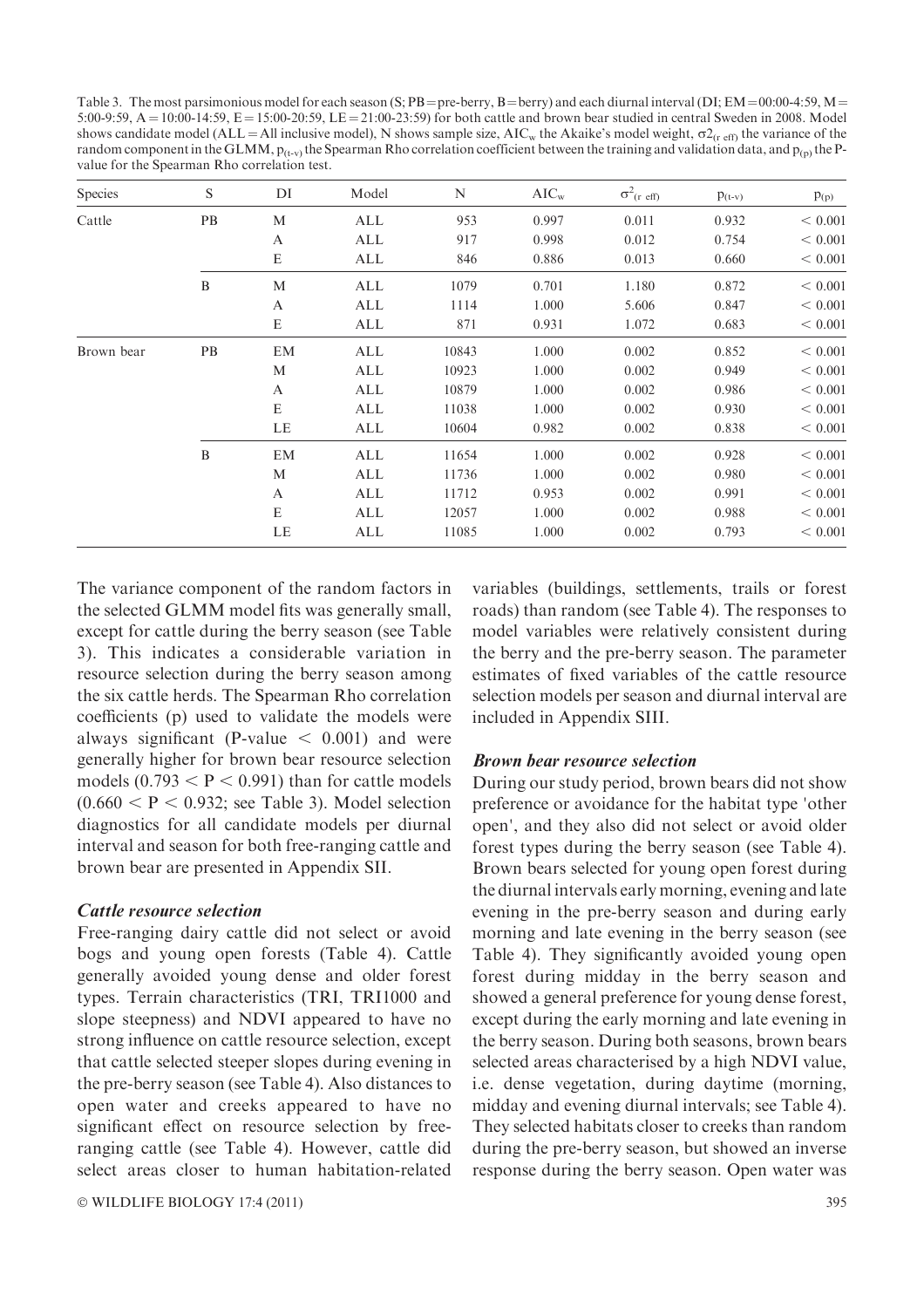Table 4. Bonferroni-corrected responses by free-ranging cattle and brown bears to the model variables of the most parsimonious model for the pre-berry and the berry season of 2008, in central Sweden during the diurnal intervals ( $EM = 00:00-4:59$ ,  $M = 5:00-9:59$ ,  $A = 10:00-1$  $14:59$ ,  $E=15:00-20:59$ ,  $LE=21:00-23:59$ ). '-' indicates a negative significant effect, '+' indicates a positive significant effect, and 0's indicate no significant effect. We changed the sign of the responses to the variables 'Creek', 'Water', 'Building', 'Settlement', 'Track' and 'Forest road' for interpretation purposes. They can now be interpreted as attractant  $(+)$  and avoidant  $(-)$ .

|                | Cattle       |                |              |                  |                  | Brown bear       |                  |              |                |                |              |                  |                |                          |              |                |
|----------------|--------------|----------------|--------------|------------------|------------------|------------------|------------------|--------------|----------------|----------------|--------------|------------------|----------------|--------------------------|--------------|----------------|
| Variable       | Pre-berry    |                |              | Berry            |                  | Pre-berry        |                  |              |                | Berry          |              |                  |                |                          |              |                |
|                | M            | A              | E            | M                | A                | E                | EM               | M            | A              | E              | LE           | EM               | M              | A                        | E            | LE             |
| Bog            | $\mathbf{0}$ | $\mathbf{0}$   | $\mathbf{0}$ | $\mathbf{0}$     | $\mathbf{0}$     | $\mathbf{0}$     | $\mathbf{0}$     |              |                |                | $\theta$     | $\mathbf{0}$     |                |                          |              | $\overline{0}$ |
| Young open     | $\mathbf{0}$ | $\overline{0}$ | $\mathbf{0}$ | $\boldsymbol{0}$ | $\mathbf{0}$     | $\overline{0}$   | $^{+}$           | $\mathbf{0}$ | $\overline{0}$ | $^{+}$         | $^{+}$       | $^{+}$           | $\mathbf{0}$   | $\overline{\phantom{a}}$ | $\mathbf{0}$ | $^{+}$         |
| Young dense    | ٠            | $\mathbf{0}$   | $\theta$     |                  | ٠                | $\overline{0}$   | $^{+}$           | $^{+}$       | $^{+}$         | $^{+}$         | $^{+}$       | $\mathbf{0}$     | $^{+}$         | $^{+}$                   | $^{+}$       | $\overline{0}$ |
| Older          |              |                | $\mathbf{0}$ |                  |                  |                  |                  | $\Omega$     |                |                | $\Omega$     | $\theta$         | $\overline{0}$ | $\overline{0}$           | $\mathbf{0}$ | $\overline{0}$ |
| Other open     | $\mathbf{0}$ | $^{+}$         | $^{+}$       | $^{+}$           | $^{+}$           | $\overline{0}$   | $\mathbf{0}$     | $\mathbf{0}$ | $\overline{0}$ | $\overline{0}$ | $\mathbf{0}$ | $\mathbf{0}$     | $\overline{0}$ | $\overline{0}$           | $\mathbf{0}$ | $\overline{0}$ |
| <b>NDVI</b>    | $\Omega$     | $\mathbf{0}$   | $\mathbf{0}$ | $\boldsymbol{0}$ | $\boldsymbol{0}$ | $\boldsymbol{0}$ | $\boldsymbol{0}$ | $^{+}$       | $^{+}$         | $^{+}$         | $\mathbf{0}$ | $\boldsymbol{0}$ | $^{+}$         | $^{+}$                   | $^{+}$       | $\overline{0}$ |
| Creek          | $\Omega$     | $\mathbf{0}$   | $\theta$     | $\mathbf{0}$     | $\mathbf{0}$     | $\overline{0}$   | $^{+}$           | $^{+}$       | $^{+}$         | $^{+}$         | $\theta$     |                  |                | $\theta$                 |              |                |
| Water          | $\theta$     | $\mathbf{0}$   | $\theta$     | $\mathbf{0}$     | $\mathbf{0}$     | $\overline{0}$   | $\mathbf{0}$     |              | $\Omega$       | $\overline{0}$ | $\Omega$     |                  |                | $\mathbf{0}$             |              |                |
| Building       | $^{+}$       | $^{+}$         | $\mathbf{0}$ | $\boldsymbol{0}$ | $^{+}$           | $\overline{0}$   | $\theta$         | $\theta$     | $\theta$       | $\overline{0}$ | $\theta$     | $\theta$         |                |                          |              | $\overline{0}$ |
| Settlement     | $^{+}$       | $^{+}$         | $^{+}$       | $^{+}$           | $\mathbf{0}$     | $\mathbf{0}$     | $\theta$         | $\Omega$     |                |                | $\Omega$     | $\theta$         | $\mathbf{0}$   | ۰                        | $\theta$     | $\overline{0}$ |
| Trail          | $^{+}$       | $\mathbf{0}$   | $\mathbf{0}$ | $^{+}$           | $^{+}$           | $^{+}$           | $\mathbf{0}$     | $\theta$     | $\Omega$       | $\Omega$       | $\theta$     |                  |                |                          |              | $\overline{0}$ |
| Forest road    | $\theta$     | $^{+}$         | $\mathbf{0}$ | $^{+}$           | $\boldsymbol{0}$ | $^{+}$           | $\mathbf{0}$     | $\Omega$     | $\Omega$       | $\mathbf{0}$   | $\theta$     | $\theta$         |                |                          |              | $\mathbf{0}$   |
| TRI            | $\Omega$     | $\mathbf{0}$   | $\mathbf{0}$ | $\mathbf{0}$     | $\mathbf{0}$     | $\overline{0}$   | $\mathbf{0}$     | $\Omega$     | $\Omega$       | $\mathbf{0}$   | $\Omega$     | $\theta$         | $\mathbf{0}$   | $\overline{\phantom{a}}$ | $\mathbf{0}$ | $\mathbf{0}$   |
| <b>TRI1000</b> | $\theta$     | $\mathbf{0}$   | $\mathbf{0}$ | $\mathbf{0}$     | $\mathbf{0}$     | $\overline{0}$   | $^{+}$           | $\theta$     | $\Omega$       | $^{+}$         | $\Omega$     | $^{+}$           | $\mathbf{0}$   | $\overline{0}$           | $\mathbf{0}$ | $^+$           |
| Slope          | $\theta$     | $\mathbf{0}$   | $^{+}$       | $\mathbf{0}$     | $\mathbf{0}$     | $\overline{0}$   | $^{+}$           | $^+$         | $^{+}$         | $^{+}$         | $\Omega$     | $^{+}$           | $^{+}$         | $\mathbf{0}$             | $^{+}$       | $\overline{0}$ |

avoided during the morning in the pre-berry season and all diurnal intervals except midday during the berry season. Of the human habitation-related variables, brown bears tended to avoid settlements during midday and evening in the pre-berry season. During the berry season, however, human habitation-related variables were avoided generally, mainly during daytime (morning, midday and evening; see Table 4). Brown bears only selected for less rugged terrain in the berry season during midday. On a larger scale, more rugged terrain was selected (TRI1000) during early morning, evening and late evening during both the pre-berry and berry season (see Table 4). Brown bears generally selected steeper slopes during both seasons and their responses during both seasons were less consistent than in cattle resource selection. Human habitation appeared to be more determinative in brown bear resource selection during the berry season. The parameter estimates of fixed variables of the brown bear resource selection models per season and diurnal interval are given in Appendix SIII.

## Relationship between brown bear-cattle resource selection

The Pearson correlation tests revealed significant and negative relationships between cattle and

brown bear resource selection. During the pre-berry season, the correlation coefficients (C) were lower  $(N=165, \text{ morning: } C = -0.390, t = -5.413, P < 0.001;$ afternoon:  $C = -0.314$ ,  $t = -4.223$ ,  $P < 0.001$  and evening:  $C = -0.335$ ,  $t = -4.541$ ,  $P < 0.001$ ), than during the berry season ( $N = 165$ , morning:  $C =$  $-0.462$ , t =  $-6.659$ , P < 0.001; afternoon: C =  $-0.562$ ,  $t = -8.694$ ,  $P < 0.001$  and evening: C = -0.435, t =  $-6.174$ ,  $P < 0.001$ ).

## Brown bear-free-ranging cattle encounter risk

#### Model selection

The stepwise AIC selection procedure of GLMs predicting encounter risk varied in the selection of variables included in the most parsimonious model. The habitat types 'bog', 'young dense forest', 'older forest' and 'other open' were always included, as were the NDVI, distance to creek and distance to open water variables (Table 5). Distances to trails, settlements and forest roads, and slope steepness were included for all diurnal intervals in the preberry season, but not in the berry season (see Table 5). The 'young open forest' habitat type, terrain ruggedness and distance to buildings were included as model variables in all diurnal intervals during the berry season, but not in the pre-berry season (see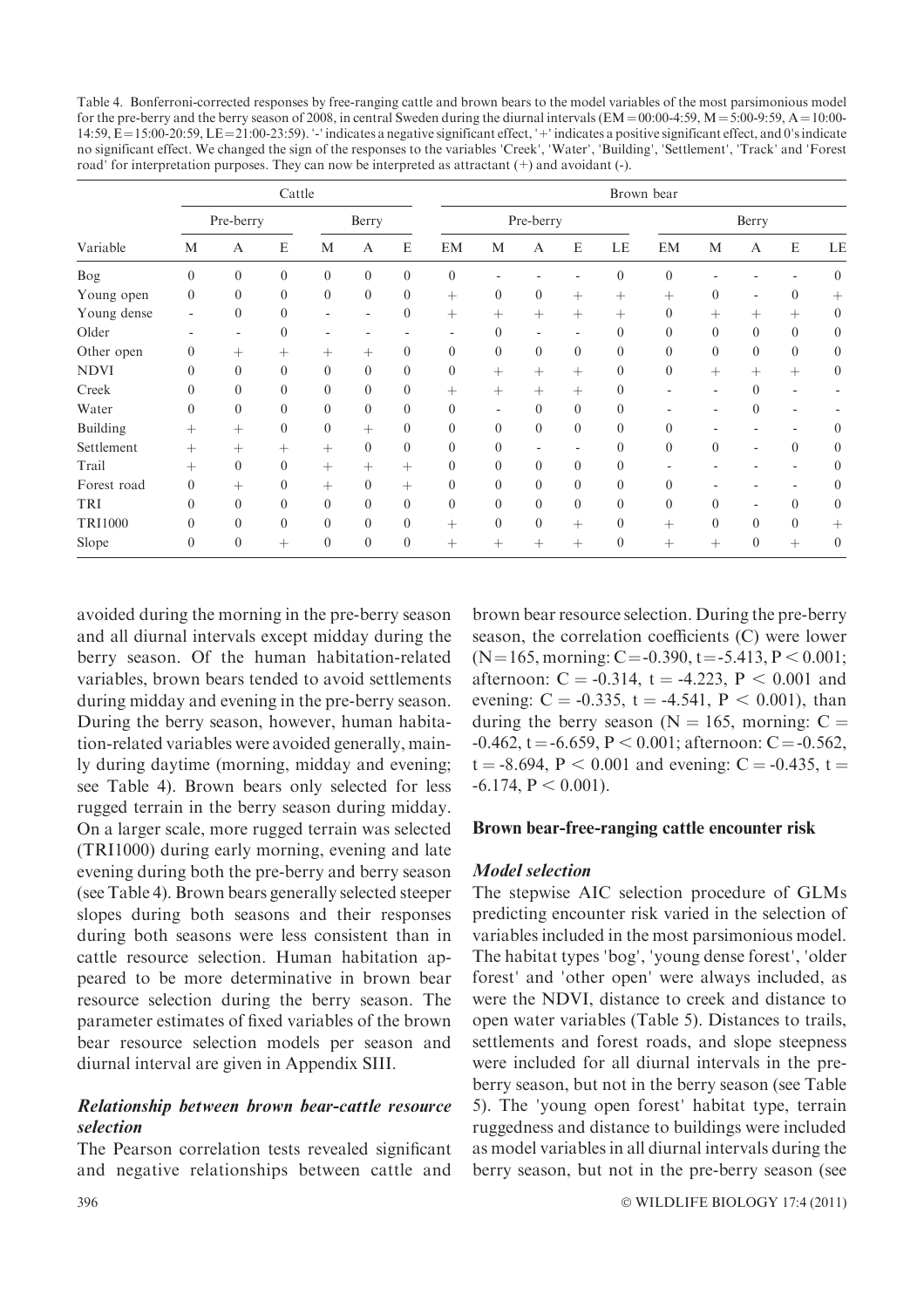Table 5. Model formulation of the most parsimonious brown bear-free-ranging cattle encounter risk models after a stepwise AIC selection procedure during the pre-berry and the berry season of 2008 in central Sweden. The models were made for each diurnal interval (DI;  $M =$ 5:00-9:59,  $A = 10:00-14:59$  and  $E = 15:00-20:59$ .  $\Delta$  indicates the leave-one-out cross validation estimates of the predictor errors.

|           | DI | Δ     | Model formulation                                                                                                                                         |
|-----------|----|-------|-----------------------------------------------------------------------------------------------------------------------------------------------------------|
| Pre-berry | М  | 0.113 | Risk ~ Bog + Young dense + Young open + Older + Other open + NDVI + Creek +<br>Water + Building + Settlement + Trail + Forest road                        |
|           | A  | 0.122 | Risk ~ Bog + Young dense + Older + Other open + NDVI + Creek + Water + Building<br>$+$ Settlement $+$ Trail $+$ Forest road $+$ Slope $+$ TRI $+$ TRI1000 |
|           | E  | 0.117 | Risk ~ Bog + Young dense + Young open + Older + Other open + NDVI + Creek +<br>Water + Settlement + Trail + Forest road + Slope + TRI + TRI1000           |
| Berry     | M  | 0.209 | Risk ~ Bog + Young dense + Young open + Older + Other open + NDVI + Creek +<br>Water + Building + Settlement + Slope + TRI + TRI1000                      |
|           | A  | 0.171 | Risk ~ Bog + Young dense + Young open + Older + Other open + NDVI + Creek +<br>Water + Building + Trail + TRI                                             |
|           | E  | 0.192 | Risk ~ Bog + Young dense + Young open + Older + Other open + NDVI + Creek +<br>Water + Building + Settlement + Trail + Slope + TRI + TRI1000              |

Table 5). Parameter estimates with their confidence intervals for each encounter risk model are presented in Appendix SIV. We considered the estimates of the prediction errors of the leave-one-out cross validation to be small (0.113-0.209), especially when considering the measurement scale (0-255; see Table 5).

## Relative encounter risk models

We multiplied resource selection maps of brown bears and cattle, as a measure of resource selection similarity of relative encounter risk (Figs. 1 and 2). The risk for a brown bear-free-ranging cattle encounter was significantly and negatively affected by the habitat types 'bog', 'older forest' and 'other open landscapes', and significantly and positively affected by 'young dense forest' during all diurnal intervals in both seasons (Table 6). NDVI did not appear to affect encounter risk during morning in the pre-berry season, but during all other diurnal intervals in both seasons, we found a positive effect of NDVI on encounter risk (see Table 6). During the pre-berry season, encounter risk increased with a decreasing distance to creeks. During the berry season, this relationship was inverse during morning and evening, and encounter risk increased with an increasing distance from creeks (see Table 6). Except for the morning during the pre-berry season, encounter risk increased with an increasing distance from open water such as lakes and rivers. The general tendency was that encounter risk increased with decreased distances to human habitation (buildings, settlements, trails and forest roads). Forest roads, however, were not included in the

© WILDLIFE BIOLOGY 17:4 (2011) 397

most parsimonious models during the berry season, indicating that they had no profound effect on encounter risk during that season. We observed no clear trends for the effects of terrain ruggedness, on local or larger scales (TRI1000). Slope steepness, however, positively affected encounter risk during midday and evening in the pre-berry season, and during morning and evening in the berry season (see Table 6).

#### **Discussion**

#### Cattle resource selection

Cattle responses towards the model variables were relatively consistent during our study period. In general, cattle resource selection was higher in proximity to human habitation-related variables (settlements, buildings, forest roads and trails) and in the habitat type 'other open', which comprised mostly forest pastures. Cattle avoided older forest and young dense forest. Young open forest and bogs did not contribute significantly to resource selection by cattle, probably because these habitat types do not provide sufficient suitable food for cattle. Cattle are preferential grazers (Putman 1986), preferring green lush vegetation (Guevara et al. 1996). This explains the selection for the habitat class 'other open', as well as their preferred proximity to forest roads and trails. Pratt et al. (1986) and Putman (1986) showed that roadside verges were the most preferred habitat type for cattle in New Forest, United Kingdom. Roadside verges are considered important grazing grounds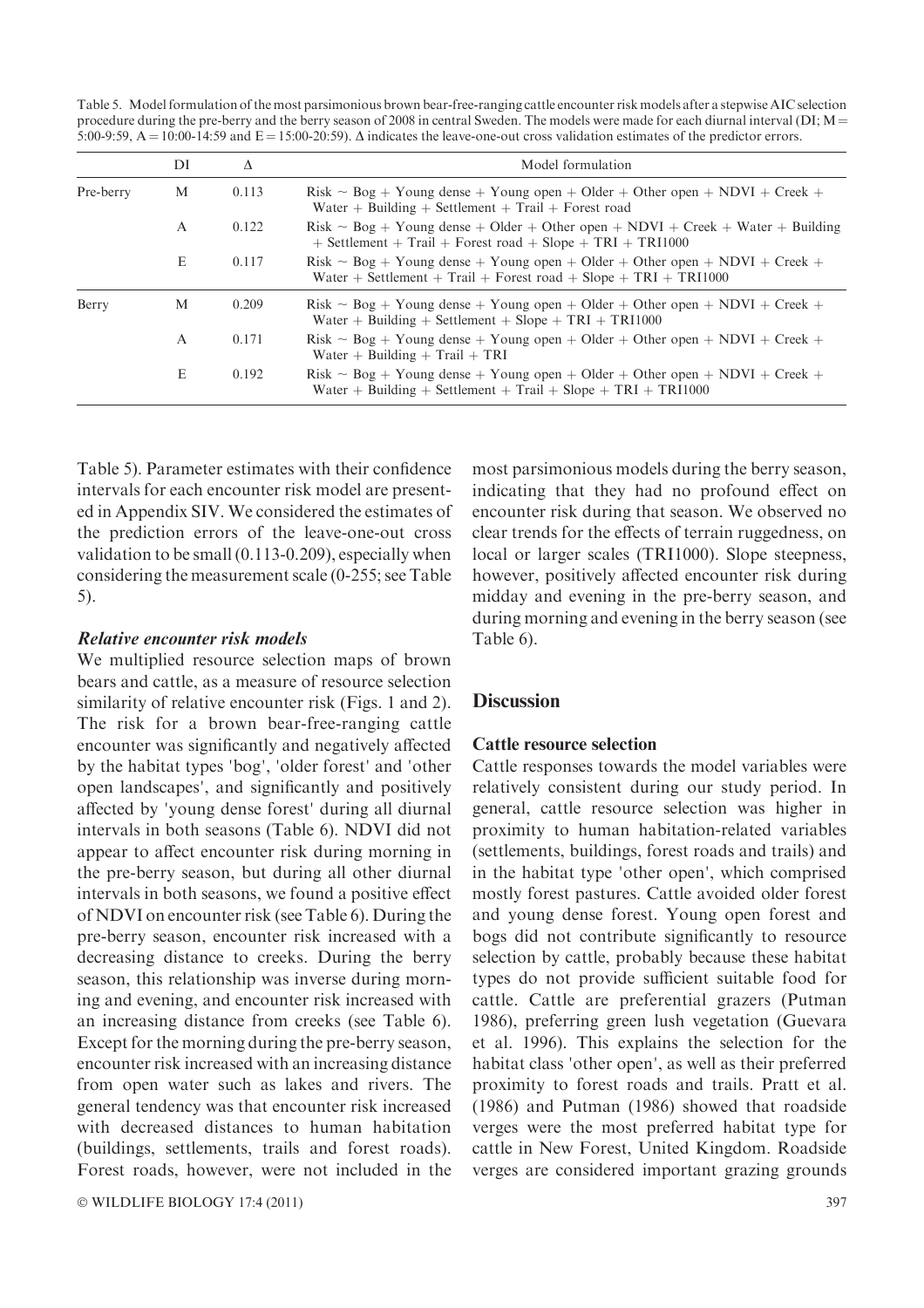Figure 1. Multiplied standardised resource selection maps of brown bears and free ranging cattle for the morning (05:00-09:59; upper panel), afternoon (10:00-14:59; middle panel) and evening (15:00-20:59; lower panel) diurnal intervals during the pre-berry season in central Sweden during 2008. Water bodies are masked black. The grayscale indicates relative probabilities for an encounter between cattle and bears, with dark pixels indicating low relative probabilities, and light pixels indicating a high relative probability.



also in forested parts of Scandinavia, because few other habitats with high quality foods are available and the area of forest meadows and pastures have declined (Anon. 2009). Roath & Krueger (1982) report on the intensive use of logging roads and trails by free-ranging cattle in Oregon, USA. They ascribed this to the use of roads for travel to their preferred grazing grounds, as well as, but of minor importance, a grazing habitat itself. Cattle showed avoidance of young dense forest, a habitat type that is generally selected by brown bears. In large predator-free areas, such as the New Forest, United Kingdom, and the Wolfhezerheide, the Netherlands, woodlands are selected by cattle as resting habitats (Pratt et al. 1986, Bokdam et al. 2003).

#### Brown bear resource selection

Many studies report on the avoidance of humanrelated infrastructure by brown bears. Nelleman et al. (2007) showed that brown bears in our study area avoid tourist resorts and villages, and select for areas that are more rugged, remote and presumably less disturbed. Also during the critical winter denning period, brown bears in this area select den sites in steeper terrain and farther from roads with higher disturbance potential (Elfström et al. 2008).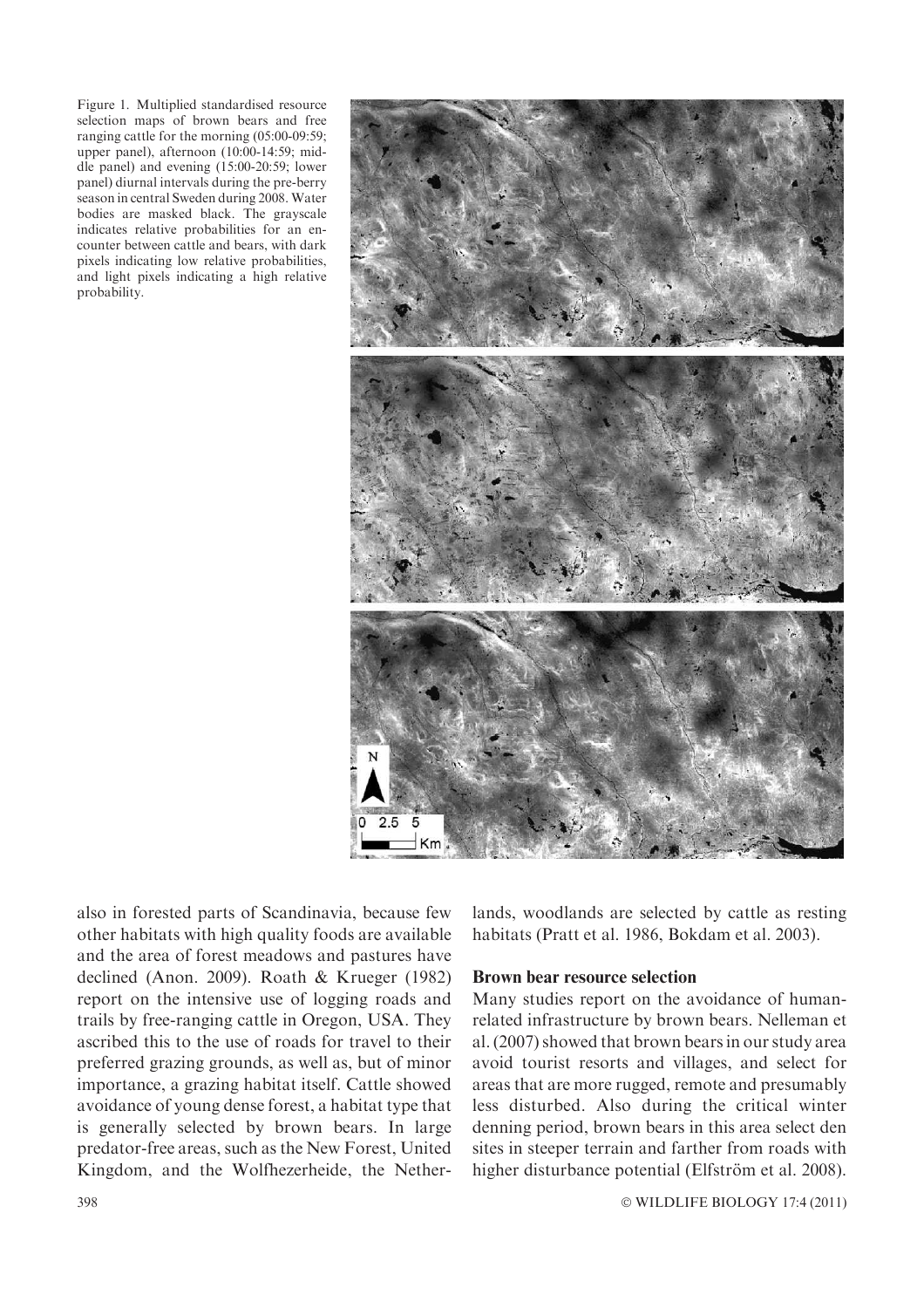

Figure 2. Multiplied standardised resource selection maps of brown bears and free ranging cattle for the morning (05:00-09:59; upper panel), afternoon (10:00-14:59; middle panel) and evening (15:00-20:59; lower panel) diurnal intervals during the berry season in central Sweden during 2008. Water bodies are masked black. The grayscale indicates relative probabilities for an encounter between cattle and bears, with dark pixels indicating low relative probabilities, and light pixels indicating a high relative probability.

Ciarniello et al. (2007) reported that proximity to roads and highways, and the probability for humaninduced mortality negatively affected resource selection by brown bears in North America. Kaczensky et al. (2003) documented that brown bear movement patterns are affected by highways.

Our results are consistent with these findings; brown bears generally avoided human related infrastructure, such as forest roads, trails, settlements and buildings. The responses were more pronounced during the berry season, however, when the forest is also more intensively used by humans, i.e. for hunting, fishing, berry and mush-

room picking (Nellemann et al. 2007). Moe et al. (2007) showed that brown bears in the same study area show strong diurnal behavioural differences, with resting periods typically during daytime, as well as a short period of rest around midnight. Brown bear day beds are typically located under dense vegetation in woodlands (Moe et al. 2007, Ordiz et al. 2011). This was also reflected in our results; areas with high NDVI values, as well as the habitat type 'young dense forest' were selected more during daytime (morning, midday and evening) than during nighttime (early morning and late evening).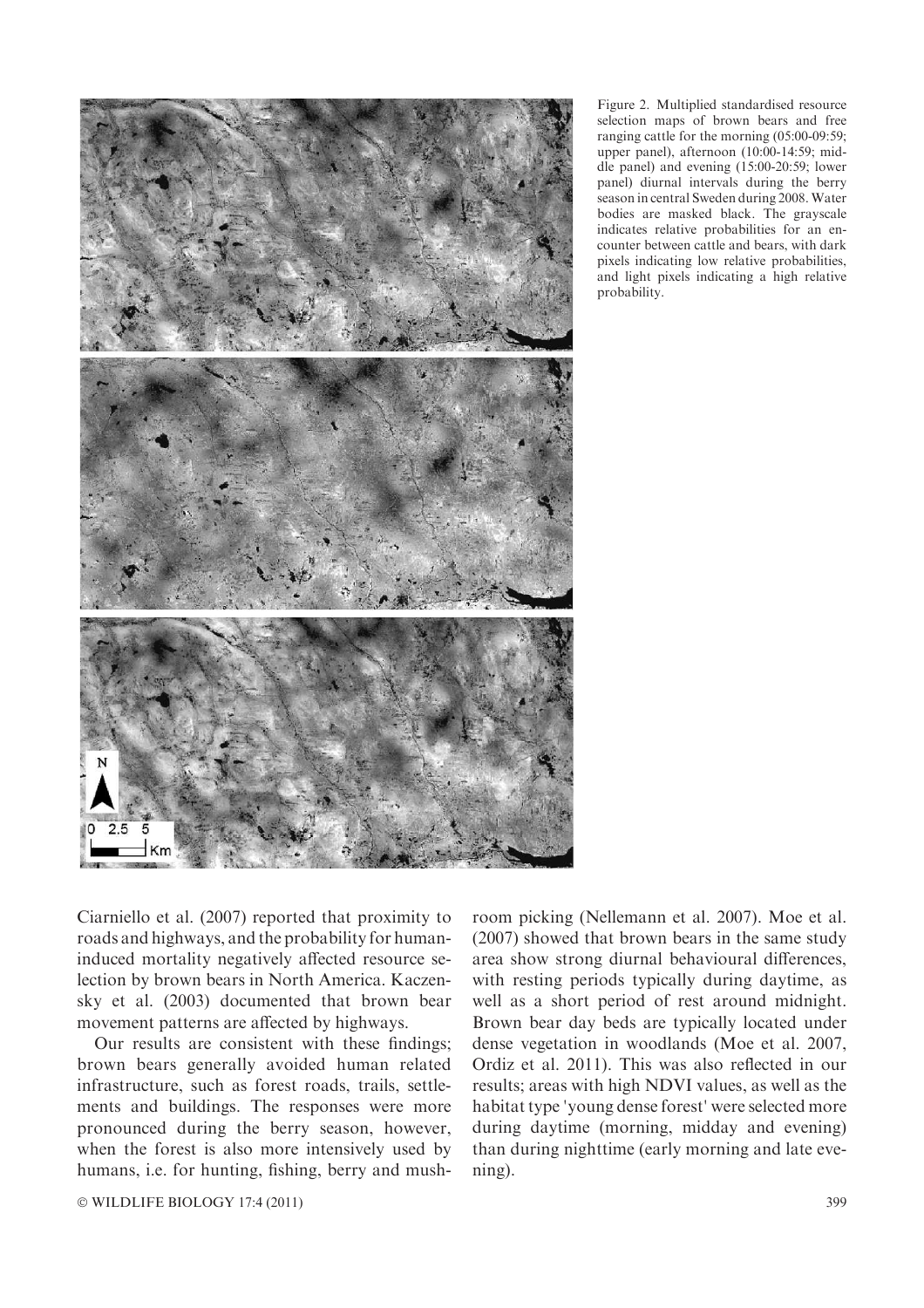Table 6. Effects of model variables on the encounter risk between brown bears and free-ranging cattle in the pre-berry and the berry season of 2008 in central Sweden, during diurnal intervals of daytime free-ranging of cattle  $(M = 5:00-9:59, A = 10:00-14:59, E =$ 15:00-20:59).  $\pm$ ,  $\pm$  and 0 indicate Bonferroni corrected significant positive, negative and no significant effects, respectively. Signs of the parameter estimates of the variables 'Creek', 'Water', 'Building', 'Settlement', 'Trail' and 'Forest road' were changed for interpretation purposes. 'NI' indicates variables that were not included in the most parsimonious model.

|                |                    | Pre-berry season |          | Berry season   |          |        |  |  |
|----------------|--------------------|------------------|----------|----------------|----------|--------|--|--|
| Variable       | М                  | А                | E        | M              | А        | E      |  |  |
| Bog            |                    |                  |          |                |          |        |  |  |
| Young open     |                    | NI               | $^{+}$   |                |          | 0      |  |  |
| Young dense    | $^{+}$             | $^{+}$           | $^{+}$   | $\overline{+}$ | $^{+}$   |        |  |  |
| Older          |                    |                  |          |                |          |        |  |  |
| Other open     |                    |                  |          |                |          |        |  |  |
| <b>NDVI</b>    | $\theta$           | $^{+}$           | $^{+}$   | $\pm$          | $^{+}$   |        |  |  |
| Creek          | $\hspace{0.1mm} +$ | $^{+}$           | $^{+}$   |                | $\Omega$ |        |  |  |
| Water          | $\theta$           |                  |          |                |          |        |  |  |
| Building       | $^{+}$             | $^{+}$           | NI       | $\theta$       | $^{+}$   |        |  |  |
| Settlement     | $^{+}$             | $^{+}$           | $^{+}$   | $^{+}$         | NI       |        |  |  |
| Trail          | $^{+}$             | $\theta$         | $^{+}$   | NI             | $^{+}$   | $^{+}$ |  |  |
| Forest road    | $^{+}$             | $^{+}$           | $^{+}$   | NI             | NI       | NI     |  |  |
| TRI            | NI                 | $\theta$         | $\theta$ | $\theta$       |          | $^{+}$ |  |  |
| <b>TRI1000</b> | NI                 | 0                | $^{+}$   | $\Omega$       | NI       | $^{+}$ |  |  |
| Slope          | 0                  | $^+$             | $^+$     | $^+$           | NI       | ┿      |  |  |

## Relationship between cattle and bear resource selection

Our results show a significant negative relationship between resource selection by brown bears and semi free-ranging cattle. This implies that brown bears avoid areas that are intensively used by cattle and vice versa. The inverse responses to human habitation-related infrastructure and dense vegetation most likely explain this difference. However, we could not determine whether this negative relationship was caused by different foraging requirements or predator avoidance of the dairy cattle.

We documented a low relative risk of encounters between brown bears and semi free-ranging cattle in the study area. This does not necessarily imply that predation does not occur. For example, Bastille-Rousseau et al. (2010) document that American black bears Ursus americanus in Canada apply an opportunistic predation strategy. Black bears did not select for areas with a high probability to encounter the calves of caribou Rangifer tarandus and moose Alces alces, which are both important food items for black bears. They did, however, have a relatively high probability of encountering calves

through frequent movements between preferred habitat patches (Bastille-Rousseau et al. 2010). In our study area, bear-induced cattle mortality was low  $(< 0.0007\%$  of the semi free-ranging cattle population during 2000-2006), and cattle is insignificant in the brown bear diet in our study area. This suggests that bears in our study area do not actively prey upon cattle during day-time, and that the relative probability for an encounter is a reflection of the resource selection of both bears and free-ranging cattle.

Pratt et al. (1986) and Putman (1986) reported that cattle are less active at night, and select denser vegetated patches to rest and ruminate. Brown bears are more active at night (Moe et al. 2007). Kaczensky (1999) mentioned higher rates of livestock depredation by large carnivores at night. This suggests that potential opportunistic predation by brown bears may be more pronounced at night. Since free-ranging cattle in Sweden are penned overnight, potential opportunistic nighttime predation on cattle by brown bears is largely prevented.

## Management implications

Brown bears in our study area are mainly active during crepuscular and nighttime hours and rest during most of the day (Moe et al. 2007). Because the cattle husbandry system allows only daytime free-ranging of cattle, there is a mismatch between the two species' activity patterns, which likely reduces the relative probability of an encounter between the two species.

The ultimate causes (e.g. predator avoidance, activity budgets and intrinsic behaviour) of the observed differences in resource selection between the two species remain unknown. Thus, we cannot rule out that cattle avoid bears, and therefore tradeoff between safety and optimal resource selection, which may reduce the cattle's fitness. Additional research on this topic is therefore required.

Various authors (e.g. Horstman & Gunson 1982, Linnell et al. 1999, Goldstein et al. 2006) report that depredation by bears occurs incidentally; and when repeated, likely involves the same individual. Our results suggest that, with the current dairy cattle husbandry system, direct interactions between bears and dairy cattle are low, which is also reflected in the low depredation rate. Our results do not support the claim that a reduction of the bear population would help support the summer farming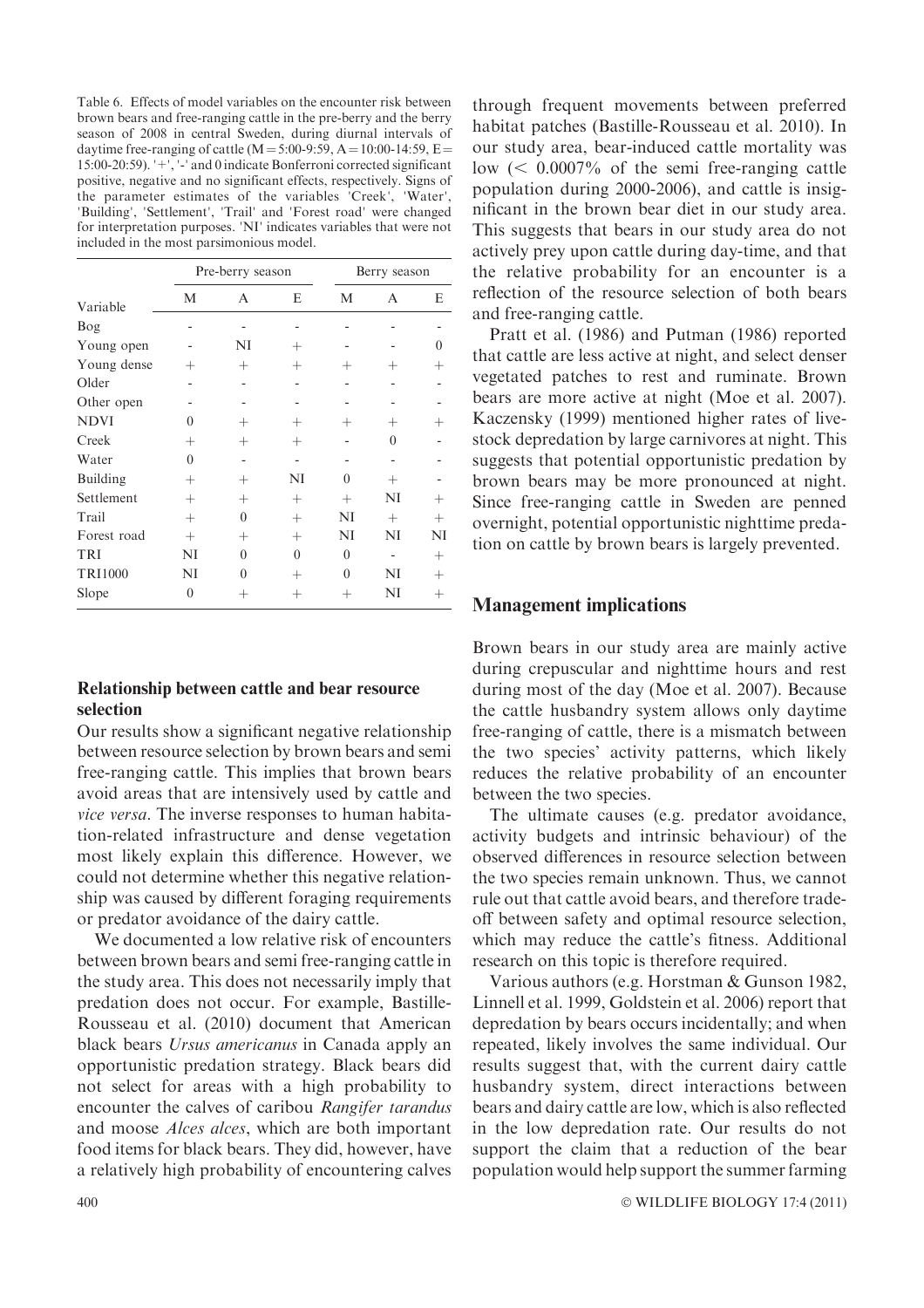system. However, with our approach, we cannot evaluate indirect effects in dairy cattle by bears. Therefore, research on secondary effects such as e.g. stress-induced reduction of the milk-yield and occurrence of mastitis would be required.

Acknowledgements - the Scandinavian Brown Bear Research Project is funded by the Swedish Environmental Protection Agency, Norwegian Directorate for Nature Management, Swedish Association for Hunting and Wildlife Management, WWF Sweden and the Research Council of Norway. For this project, financial support was also provided by the SwedishWildlife Damage Center and the Program Adaptive Management of Fish and Wildlife. Sam Steyaert was supported by the Austrian Science Fund, project P20182-B17. We are grateful to all volunteers and students that were involved in data collection. This is scientific paper no. 122 from the Scandinavian Brown Bear Research Project.

## References

- Akaike, H. 1973: Information theory and an extension of the maximum likelihood principle. - In: Petrov, B.N. & Caski, F. (Eds.); Proceedings of the second international symposium on information theory, Budapest, Hungary, pp. 267-281.
- Anderson, D.R. 2008: Model based inference in the life sciences, a primer on evidence. - Springer, New York, New York, USA, 184 pp.
- Anonymous 2007: Rovdjuren och deras förvaltning. SOU 2007: 89, 680 pp. (In Swedish).
- Anonymous 2009: Analys av väglandskapet i Dalarnas län med prioriterade områden för drift och underhåll. -Vägverket Region Mitt, 2009:93, 72 pp. (In Swedish).
- Anonymous 2010: Statens jordbruksverks föreskrifter och allmänna råd om djurhållning inom lantbruket m.m. -SJVFS 2010:15, 15 pp. (In Swedish).
- Arnemo, J.M. & Fahlman, Å. 2007: Biomedical protocols for free-ranging brown bears, gray wolves, wolverines and lynx. - Norwegian School of Veterinary Science, Tromsø, Norway, 18 pp.
- Bastille-Rousseau, G, Fortin, D., Dussault, C., Courtois, R. & Ouellet, J-P. 2010: Foraging strategies by omnivores: are black bears actively searching for ungulate neonates or are they simply opportunistic predators? - Ecography 34(4): 588-596.
- Bates, D.M. & Maechler, M. 2010: lme4: Linear mixedeffects models using S4 classes. - R package version 0.999375-37, 29 pp. Available at: http://CRAN. R-project.org/package=lme4 (Last accessed on 13 September 2011).
- Bellemain, E., Swenson, J.E., Tallmon, D., Brunberg, S. & Taberlet, P. 2005: Estimating population size of elusive animals with DNA from hunter-collected feces: four

methods for brown bears. - Conservation Biology 19(1): 150-161.

- Berger, K.M. 2006: Carnivore-livestock conflicts: effects of subsidized predator control and economic correlates on the sheep industry. - Conservation Biology 20(3): 751- 761.
- Boitani, L. 2000: Action plan for the conservation of wolves in Europe (Canis lupus). Convention on the Conservation of European Wildlife and Natural Habitats (Bern Convention). - Nature and environment #113, Council of Europe Publishing, 84 pp.
- Bokdam, J., Gleichman, M.J., Van Wieren, S.E. & Wallis-DeVries, M.F. 2003: Free-ranging cattle as opportunistic exploiters of a successional woodland-grassland-heathland mosaic. - In: Bokdam, J. (Eds.); Nature Conservation and Grazing Management. PhD thesis, Wageningen University, the Netherlands, 224 pp.
- Brown, J.S., Laundré, J.W. & Gurung, M. 1999: The ecology of fear: optimal foraging, game theory, and trophic interactions. - Journal of Mammalogy 80: 385- 399.
- Burnham, K.P. & Anderson, D.R. 2002: Model selection and multimodel inference: a practical informationtheoretic approach. 2nd edition. - Springer-Verlag, New York, New York, USA, 488 pp.
- Can,  $\tilde{A}$ .E. & Togan,  $\tilde{A}$ .N. 2004: Status and management of brown bears in Turkey. - Ursus 15(1): 48-53.
- Chauhan, N.P.S. 2003: Human casualties and livestock depredation by black and brown bears in the Indian Himalaya, 1989-98. - Ursus 14(1): 84-87.
- Chen, D. & Brutsaert, W. 1998: Satellite-sensed distribution and spatial patterns of vegetation parameters over a tallgrass prairie. - Journal of the Atmospheric Sciences 55(7): 1225-1238.
- Ciarniello, L.M., Boyce, M.S., Heard, C.D. & Seip, R.D. 2007: Components of grizzly bear habitat selection: density, habitats, roads, and mortality risk. - Journal of Wildlife Management 71(5): 1446-1457.
- Dahle, B., Sørensen, O.J., Wedul, E.H., Swenson, J.E. & Sandegren, F. 1998: The diet of brown bears Ursus arctos in central Scandinavia: effects of access to free-ranging domestic sheep Ovis aries. - Wildlife Biology 4(3): 147- 158.
- Dahle, B. & Swenson, J.E. 2003: Family breakup in brown bears: are young forced to leave? - Journal of Mammalogy 84(2): 536-540.
- Elfström, M. 2005: Regional förvaltningsplan för stora rovdjur i Dalarnas län. - Report 2005:13, 67 pp. (In Swedish).
- Elfström, M., Swenson, J.E. & Ball, J.P. 2008: Selection of denning habitats by Scandinavian brown bears Ursus arctos. - Wildlife Biology 14(2): 176-187.
- Ericsson, G., Sandström, C., Kindberg, J. & Støen, O-G. 2010: Om svenskars rädsla för stora rovdjur, älg och vildsvin. - Rapport 2010:1, 15 pp. (In Swedish).
- ESRI 2007: ArcGIS Desktop: Release 9.2. Redlands,

 $\odot$  WILDLIFE BIOLOGY 17:4 (2011) 401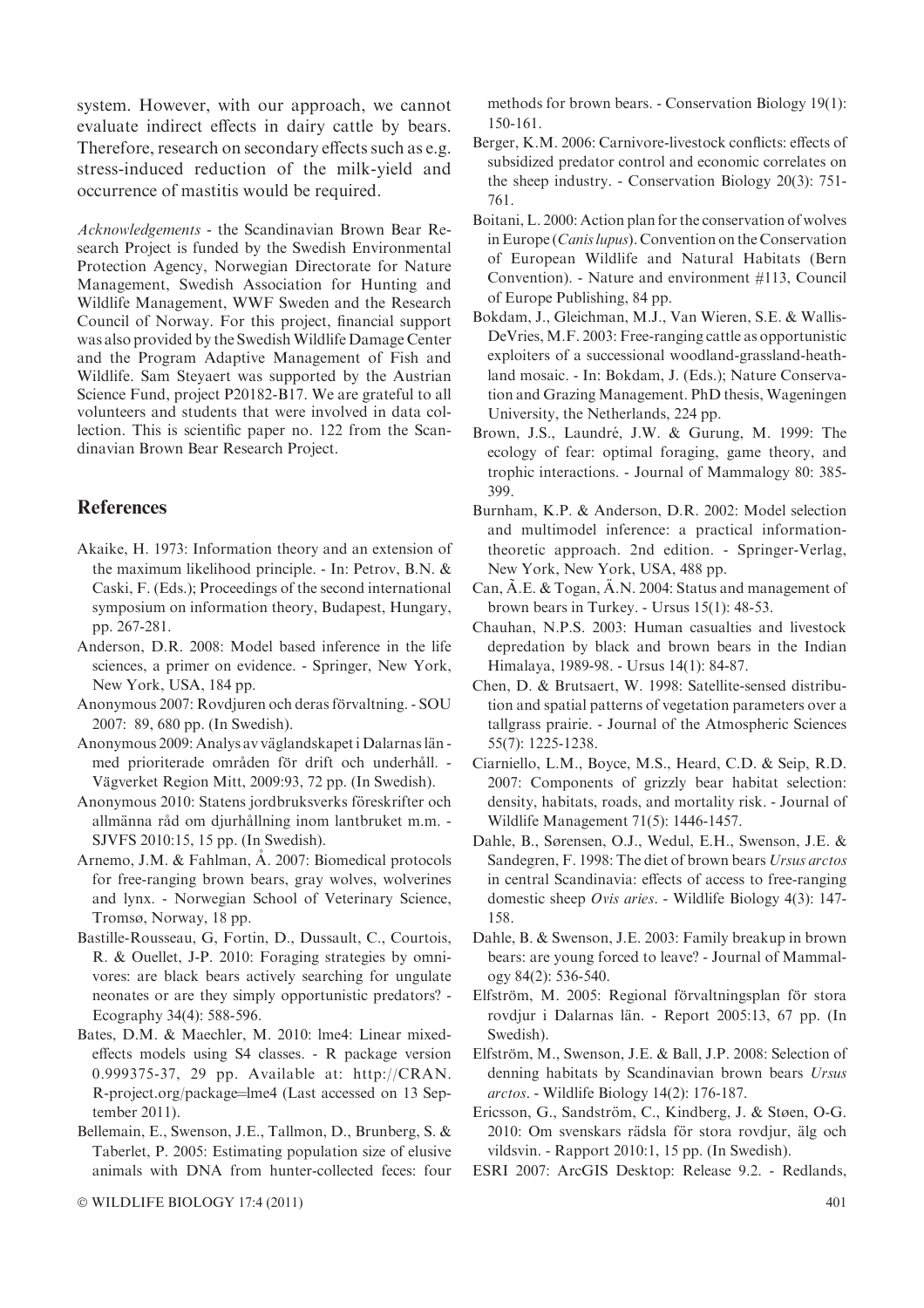California, Environmental System Research Institute, USA.

Friebe, A., Swenson, J.E. & Sandegren, F. 2001: Denning chronology of female brown bears in central Sweden. - Ursus 12: 37-45.

Gamon, J.A., Field, C.B., Goulden, M.L., Griffin, K.L., Hartley, A.E., Joel, G., Penuelas, J. & Valentini, R. 1995: Relationships between NDVI, canopy structure, and photosynthesis in three Californian vegetation types. - Ecological Applications 5(1): 28-41.

- Goldstein, I., Paisley, S., Wallace, R., Jorgenson, J.P., Cuesta, F. & Castellanos, A. 2006: Andean bearlivestock conflicts: a review. - Ursus 17(1): 8-15.
- Guevara, J.C., Stasi, C.R. & Estevez, O.R. 1996: Seasonal specific selectivity by cattle on rangeland in the Monte Desert of Mendoze, Argentina. - Journal of Arid Environments 34: 125-132.
- Hiemstra, P.H., Pebesma, E.J., Twenhofel, C.J.W. & Heuvelink, G.B.M. 2009: Real-time automatic interpolation of ambient gamma dose rates from the Dutch Radioactivity Monitoring Network. - Computers & Geosciences 35(8): 1711-1721.
- Horstman, L.P. & Gunson, J.R. 1982: Black bear predation on livestock in Alberta. - Wildlife Society Bulletin 10(1): 34-39.

Hussain, S. 2003: The status of the snow leopard in Pakistan and its conflict with local farmers. - Oryx 37(01): 26-33.

ISRO 2008: Available at: http://www.isro.org/satellites/ irs-p6resourcesat-1.aspx. (Last accessed on 17 November 2010).

Kaczensky, P. 1999: Large carnivore depredation on livestock in Europe. - Ursus 11: 59-71.

Kaczensky, P., Knauer, F., Krze, B., Jonozovic, M., Adamic, M. & Gossow, H. 2003: The impact of high speed, high volume traffic axes on brown bears in Slovenia. - Biological Conservation 111(2): 191-204.

Karlsson, J., Svensson, L., Jaxgard, P., Levin, M., Angsteg, I. & Johansson, O. 2006: Rovdjur, hundar och manniskor. - PM till rovdjursutredningen, Viltskadecenter, 74 pp. (In Swedish).

Kindberg, J., Swenson, J.E., Ericsson, G., Bellemain, E., Miquel, C. & Taberlet, P. 2011: Estimating population size and trends of the Swedish brown bear Ursus arctos population. - Wildlife Biology 17(2): 114-123.

Kluever, B.M., Howery, L.D., Breck, S.W. & Bergman, D.L. 2009: Predator and heterospecific stimuli alter behaviour in cattle. - Behavioural Processes 81(1): 85-91.

Knight, R.R. & Judd, S.L. 1983: Grizzly Bears That Kill Livestock. - In: Zager, P. (Ed.); Bears: Their Biology and Management. Proceedings of the international association for bear research and management 5: 186-190.

Larsson, J. 2009: Fäbodväsendet 1550-1920. - PhD thesis, Sveriges Lantbruksuniversitet, 416 pp. (In Swedish).

Legendre, P. 1993: Spatial Autocorrelation: trouble or new paradigm? - Ecology 74(6): 1659-1673.

Lidberg, J. 2009: Slutrapport från projektet fäbodbete  $\&$ 

rovdjur i Dalarna. - Falun: Miljövårdsenheten, Länsstyrelsen Dalarnas län, Sweden, 46 pp. (In Swedish).

- Linnell, J.C.D., Odden, J., Smith, M.E., Aanes, R. & Swenson, J.E. 1999: Large carnivores that kill livestock: do 'problem individuals' really exist? - Wildlife Society Bulletin 27: 698-705.
- Manly, B., McDonald, L., Thomas, D.L., McDonald, T.L. & Erickson, W.P. 2002: Resource selection by animals: statistical design and analysis for field studies. - Kluwer Academic publishers, Dordrecht, the Netherlands, 240 pp.
- McCulloch, C.E. & Searle, S.R. 2001: Generalized, Linear and Mixed Models. - Wiley series in probability and statistics, John Wiley & Sons, Inc., New York, New York, USA, 358 pp.
- Moe, T.F., Kindberg, J., Jansson, I. & Swenson, J.E. 2007: Importance of diel behaviour when studying habitat selection: examples from female Scandinavian brown bears (Ursus arctos). - Canadian Journal of Zoology 85(4): 518-525.
- Murie, A. 1948: Cattle on Grizzly Bear Range. Journal of Wildlife Management 12(1): 57-72.
- Nellemann, C., Støen, O-G., Kindberg, J., Swenson, J.E., Vistnes, I., Ericsson, G., Katajisto, J., Kaltenborn, B.P., Martin, J. & Ordiz, A. 2007: Terrain use by an expanding brown bear population in relation to age, recreational resorts and human settlements. - Biological Conservation 138(1-2): 157-165.
- Ordiz, A., Støen, O-G., Delibes, M. & Swenson, J.E. 2011: Predators or prey? Spatio-temporal discrimination of human-derived risk by brown bears. - Oecologia 166(1): 59-67.
- Osborne, P.E., Alonso, J.C. & Bryant, R.G. 2001: Modelling landscape-scale habitat use using GIS and remote sensing: a case study with great bustards. - Journal of Applied Ecology 38: 458-471.
- Pasitschniak-Arts, M. 1993: Ursus arctos. Mammalian Species 439: 1-10.
- Pettorelli, N., Vik, J.O., Mysterud, A., Gaillard, J.A., Tucker, C.J. & Stenseth, N.C. 2005: Using the satellitederived NDVI to assess ecological responses to environmental change. - Trends in Ecology & Evolution 20(9): 503-510.
- Pinheiro, J.C. & Bates, D.M. 2000: Mixed-Effects Models in S and S-PLUS. - Springer-Verlag, New York, New York, USA, 528 pp.
- Pratt, R.M., Putman, R.J., Ekins, J.R. & Edwards, P.J. 1986: Use of habitat by free-ranging cattle and ponies in the New Forest, Southern England. - Journal of Applied Ecology 23: 539-557.
- Putman, R.J. 1986: Grazing in temperate ecosystems: large herbivores and the ecology of New Forest. - Croom Helm, London, UK, 224 pp.
- R Development Core Team 2009: R: A language and environment for statistical computing. - R Foundation for Statistical Computing, Vienna, Austria. Available at: